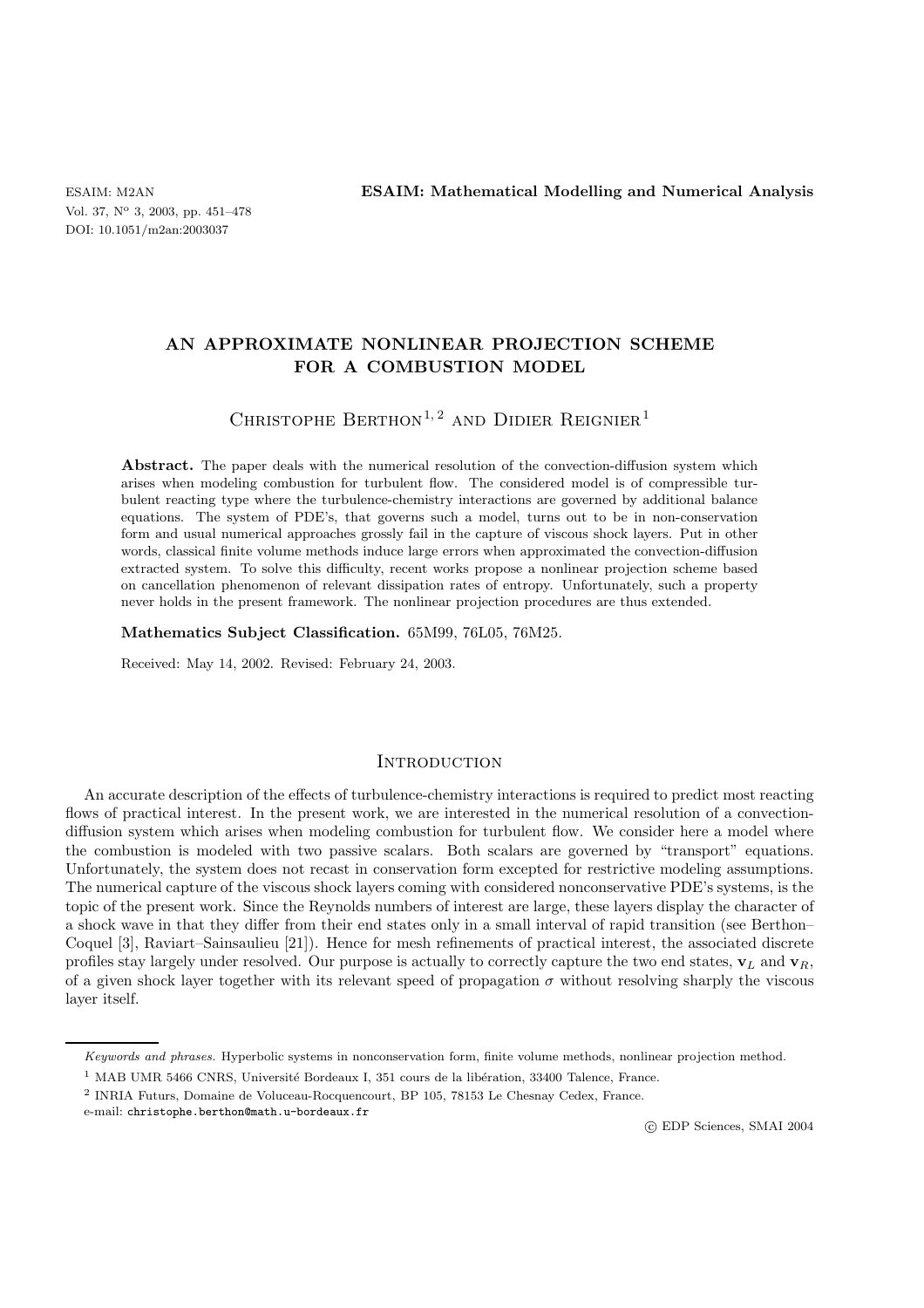### 452 C. BERTHON AND D. REIGNIER

It is quite well-known that such an issue does not raise special difficulties within the standard frame of the Navier-Stokes equations, *e.g.* in conservation form. Indeed, the triples  $(\sigma; \mathbf{v}_L, \mathbf{v}_R)$  are solutions of the classical Rankine–Hugoniot relations and finite volume methods in conservation form readily ensure their suitable capture.

The situation turns out to be completely different in the setting of the non conservation model. Its non conservation form makes this time the Rankine–Hugoniot relations unknown (see Dal Maso–LeFloch–Murat [11], LeFloch [19]). A close characterization of the triples  $(\sigma; \mathbf{v}_L, \mathbf{v}_R)$  is proposed on the basis of generalized jump relations which involve the entropy dissipation rates. In fact, the dissipation rates of entropy do not evolve independently but proportionally.

Underlining that despite relevant Godunov type methods actually enjoy several stability properties (see Berthon–Coquel [5], Godlewski–Raviart [13]), their corresponding numerical rate of entropy dissipation stays always smaller than the required one and as a result, the discrepancies with the exact solutions can only amplify with time. This error analysis will then suggest the introduction of a nonlinear projection step that enforce the validity of the generalized jump conditions at the discrete level [5]. In the framework of compressible turbulent flows (for instance the  $(k, \epsilon)$  model), such a nonlinear projection gives a good agreement between exact and discrete solutions. Furthermore, approximate solutions performed thanks to the nonlinear method satisfy the required positivity preserving properties in addition to several (nonlinear) stability requirements.

In the present paper, the combustion turbulent model we are focusing on differs from the usual  $(k, \epsilon)$  model by two additional unknowns associated with combustion phenomena and governed by transport equations with production terms. As in [5], these production terms play a crucial role when approximating viscous shock layers. The main difference with the standard  $(k, \epsilon)$  model stays in the lack of proportionality relations between the production terms. In the framework of large Reynolds numbers, we establish that the production terms are almost proportional with an error in  $O(1/Re)$ . Then, we deduce an approximate nonlinear projection procedure.

The present paper is organized as follows. In the next section, we introduce the set of equations and we state algebraic properties satisfied by the solutions. Next, we emphasize the numerical negative consequences of the non-conservation form of the system. In the third section, we explain the discrete scheme; as a first step we recall the nonlinear projection scheme (see [5]) and as a second step we develop a new nonlinear procedure according to our system. In the last section, some numerical results are given.

### 1. The physical model

An accurate description of the effects of turbulence-chemistry interactions is required to predict most reacting flows of practical interest. These effects play an important role in a number of industrial applications where physico-chemical phenomena are crucial. The considered model is devoted to multicomponent turbulent reactive flow (see Baurle and Girimaji [2], Laborde [16] for similar model). Three distinct interacting physical phenomena are considered, namely the flow of the fluid, the turbulence and the combustion. The flow is characterized by the total density  $\rho > 0$ , the mass fraction of each component  $C_j \in [0,1]$  with  $1 \le j \le N$ , where  $N \ge 2$ , the velocity vector  $U \in \mathbb{R}^3$  and the total energy  $E > 0$ . Concerning the turbulence, the standard  $(k, \epsilon)$  model is adopted (see Berthon and Coquel [4], but also Larrouturou and Olivier [18], Mohammadi and Pironneau [20]). The turbulence is thus governed by the kinetic turbulent energy  $k > 0$  and its dissipation rate  $\epsilon > 0$ . Following Laborde [16], the combustion is modeled with two *passive scalars* namely  $k_h > 0$  the enthalpy variance and  $Q > 0$  the variance of mass fractions. Let us note that the introduction of passive scalars is generally used as soon as algebraic closures are not prescribed by the modeling assumptions. The considered  $(k, \epsilon, g)$  model, where g denotes the passive scalars, is governed by a convection-diffusion-reactive PDE system. Owing to the rotational invariance of the model of interest, one space dimension is assumed with no restriction to obtain the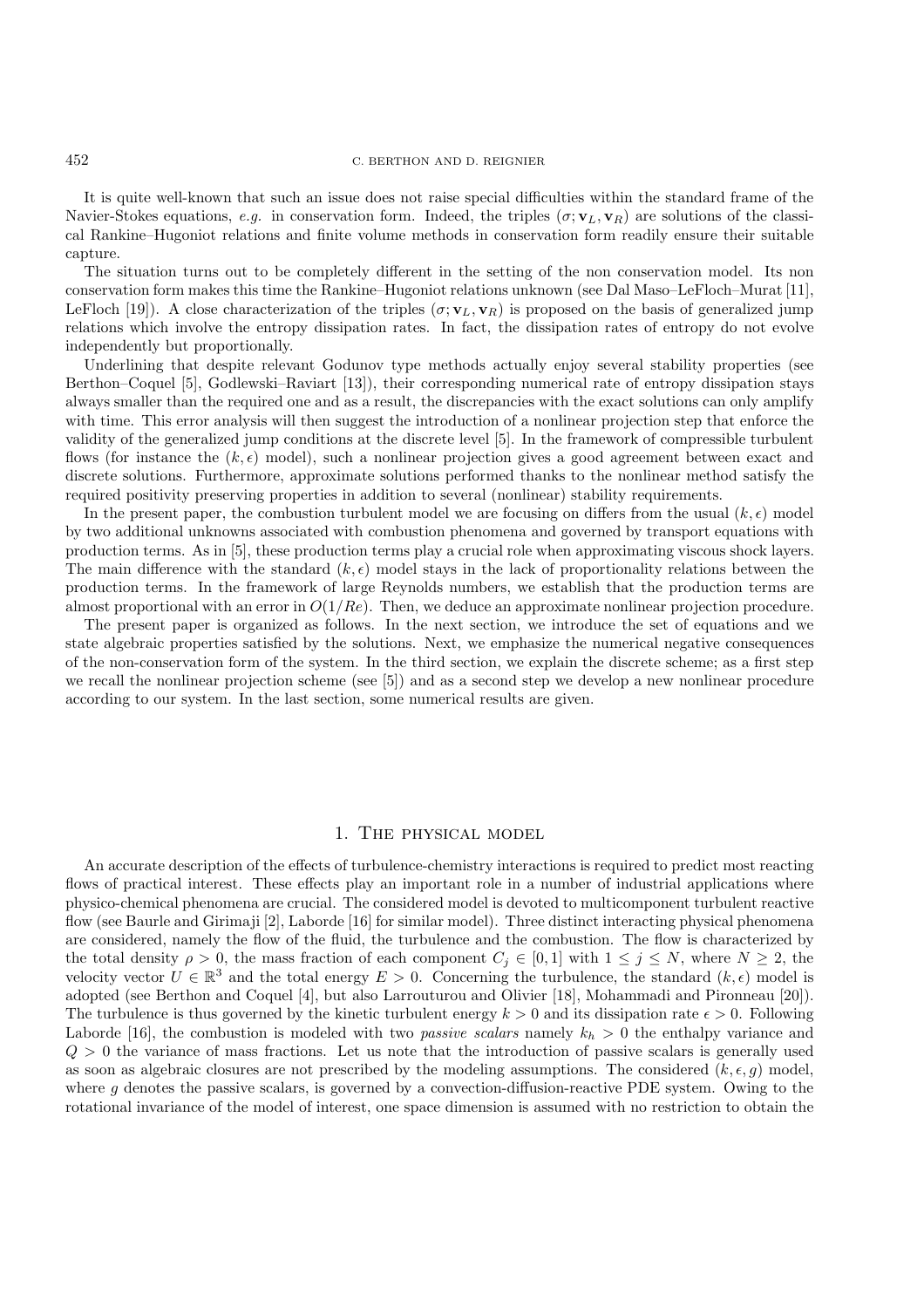following system:

$$
\begin{cases}\n\partial_t \rho C_j + \partial_x \rho C_j u = \partial_x ((\rho D + \rho D_t) \partial_x C_j) + \overline{\omega}_j, \quad 1 \leq j \leq N, \quad \sum_{1 \leq j \leq N} C_j = 1, \\
\partial_t \rho u + \partial_x \left( \rho u^2 + p + \frac{2}{3} \rho k \right) = \partial_x ((\mu + \mu_t) \partial_x u), \\
\partial_t E + \partial_x \left( E + p + \frac{2}{3} \rho k \right) u = \partial_x ((\mu + \mu_t) u \partial_x u) - \partial_x q + \partial_x (\mu_k \partial_x k), \\
\partial_t \rho k + \partial_x \rho k u + \frac{2}{3} \rho k \partial_x u = \mu_t (\partial_x u)^2 + \partial_x (\mu_k \partial_x k) - \rho \epsilon, \\
\partial_t \rho \epsilon + \partial_x \rho \epsilon u + \frac{2}{3} C_{\epsilon 1} \rho \epsilon \partial_x u = C_{\epsilon 1} \frac{\epsilon}{k} \mu_t (\partial_x u)^2 + \partial_x (\mu_{\epsilon} \partial_x \epsilon) - C_{\epsilon 2} \rho \frac{\epsilon^2}{k}, \\
\partial_t \rho k_h + \partial_x \rho k_h u = \partial_x (\frac{\lambda_t}{C_p} \partial_x k_h) + 2 \frac{\lambda_t}{C_p} (\partial_x p^*)^2 - 2 \rho C_{g1} \frac{\epsilon}{k} k_h, \\
\partial_t \rho Q + \partial_x \rho Q u = \partial_x (\rho D_t \partial_x Q) + 2 \frac{\lambda_t}{S_{ct}} \sum_{1 \leq j \leq N} (\partial_x C_j)^2 - 2 \rho C_{g2} \frac{\epsilon}{k} Q + 2 \sum_{1 \leq j \leq N} \frac{\overline{\omega}_j C_j^T}{\overline{\omega}_j C_j^T}.\n\end{cases}
$$
\n(1)

We refer to Baurle and Girimaji [2] or Laborde [16] for the details of the functions and constants involved in the system. Briefly, we recall that  $\mu > 0$  and  $\mu_t > 0$  respectively denote the laminar and turbulent viscosity functions:  $\mu$  is given by the Sutherland law while we set

$$
\mu_t = C_\mu \rho \frac{k^2}{\epsilon}, \quad C_\mu = 0.09.
$$

The viscosity functions  $\mu_k$  and  $\mu_{\epsilon}$  reads (see [20]):

$$
\mu_k = \mu + \frac{\mu_t}{\sigma_k}, \quad \mu_{\epsilon} = \mu + \frac{\mu_t}{\sigma_{\epsilon}}, \quad \sigma_k = 1, \quad \sigma_{\epsilon} = 1.3.
$$

As usual, q denotes the heat conduction and  $p^* = p + \frac{2}{3}\rho k$  the total pressure. The constants  $C_{\epsilon 1}$ ,  $C_{\epsilon 2}$ ,  $C_{g1}$  and  $C_{g2}$  are prescribed by the model (Mohammadi and Pironneau [20] propose  $C_{\epsilon 1} = 1.44$  and  $C_{\epsilon 2} = 1.92$  while Laborde [16] propose  $C_{g1} = 1$  and  $C_{g2} = 2$ ). The functions  $\rho D > 0$  and  $\rho D_t > 0$  denote diffusive coefficients issued from the Fick laws. Finally,  $S_{ct}$  denotes the turbulent Schmidt number,  $\lambda_t = \mu_t C_p/P_{rt}$  the dynamical turbulent conductivity with  $C_p$  the specific heat and  $P_{rt} = 0.9$  the turbulent Prandtl number.

Concerning the combustion, the quantities  $\overline{\omega_j}$  and  $\overline{\omega_j C''_j}$  are source terms (they do not involve partial derivative of the unknowns) and are given by the PDF model (see Baurle and Girimaji [2] for further details). For the sake of simplicity, we assume that  $\overline{\omega_i}$  are the only terms which couple the unknowns  $k_h$  and Q with the hydrodynamic equations. In the present work, the perfect gas law is thus assumed:

$$
p = (\gamma - 1) \left( E - \rho \frac{u^2}{2} - \rho k \right), \quad \gamma \in (1, 3]. \tag{2}
$$

We refer the reader to Berthon and Coquel [3] for extensions to more general pressure laws.

Let us recall that the source terms  $\overline{\omega_j}$ , given in [2,16], must satisfy:  $\sum_{1 \le j \le N} \overline{\omega_j} = 0$ .

The aim of the present work is to develop a Riemann solver consistent (in a sense to be specified) with the convection system extracted from (1). Unfortunately, the first order extracted system cannot be recast in conservation form since the products  $\rho k \partial_x u$  and  $\rho \epsilon \partial_x u$ , involved respectively in the  $\rho k$  and  $\rho \epsilon$  evolution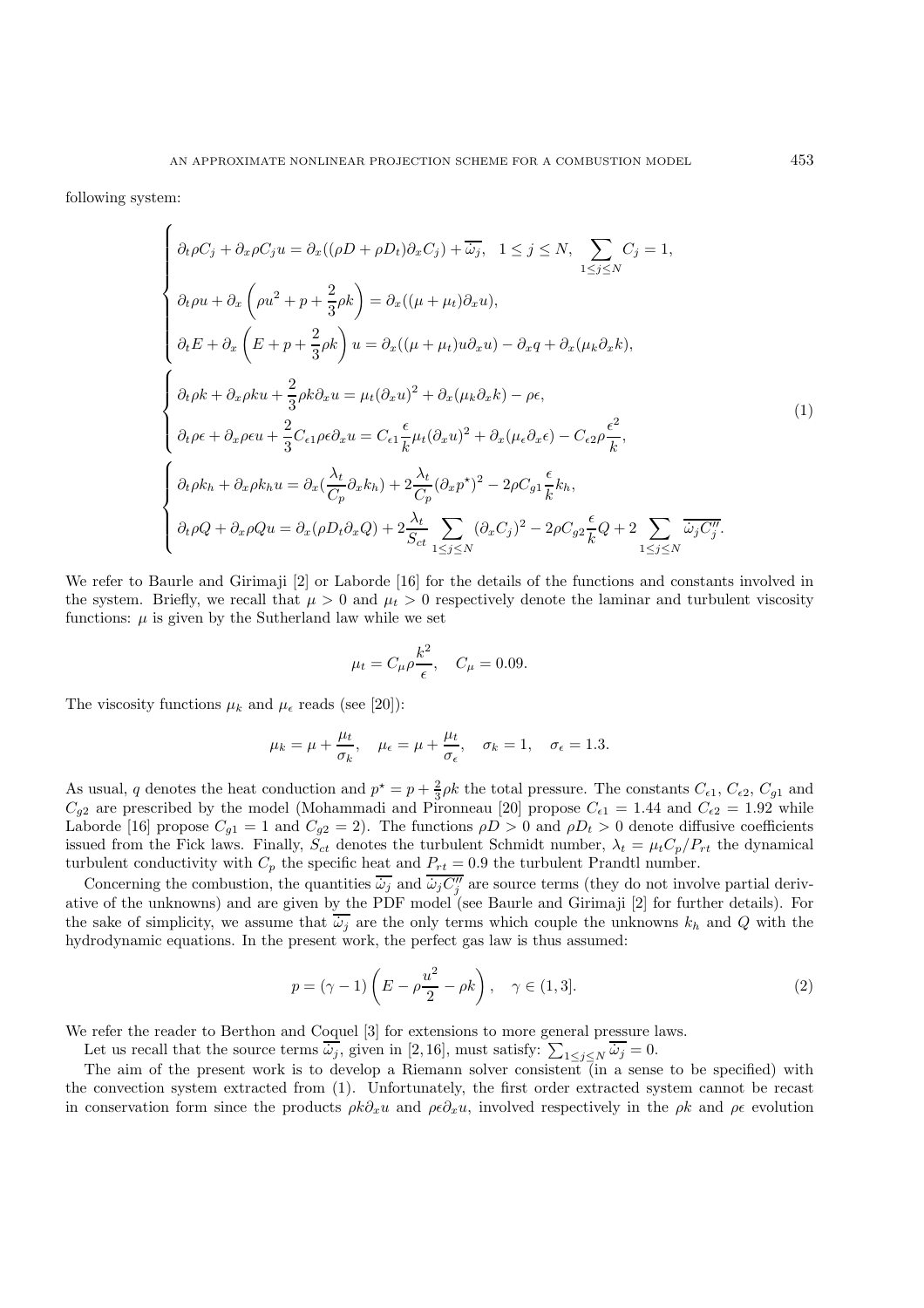### 454 C. BERTHON AND D. REIGNIER

equations, never read under divergence form. The nonexistence of a conservation form is proved in Berthon and Coquel [4]. After the work of Dal Maso, LeFloch and Murat [11], Colombeau, Leroux, Noussair and Perrot [7], Raviart and Sainsaulieu [21], the weak solutions of such a system may not be defined in the sense of distributions as soon as the solution admits discontinuities. However, Raviart and Sainsaulieu [21] define the discontinuous solutions as the limit of viscous shock layers of an associated convection-diffusion system when the diffusion tends to zero. These solutions are thus shown to be dependent on the choice of the diffusion operator. In fact, the solutions are dependent on the shape of the diffusion and not on the Reynolds number. Put in other words, the convection and diffusion operators cannot be discretized independently. In the frame of (1), the diffusion operator is prescribed by the model.

The dissipation operator is associated with the convection terms while the Fourier laws and the source terms are dropped into a second step. Such a splitting, according to a physical point of view, yields to remarks of practical interest. First, in a number of models close to (1), the main modeling assumptions coincide with distinct choices of both turbulent heat conduction and source terms. For instance, we refer to [20] where the authors prove that the  $(k, \epsilon)$ ,  $(k, l)$  and  $(k, \omega)$  models differ solely by the turbulent heat conduction terms (up to a change of variables). As a consequence of such a splitting, the convection-dissipation operator is the same for a class of models while the turbulent conduction operator differs from one model to other. In addition, the splitting makes the flow variables (here  $\rho C_j$ ,  $\rho u$ , E,  $\rho k$ ,  $\rho \epsilon$ ) independent of the passive scalars ( $\rho k_h$  and  $\rho Q$ ). Indeed, the interactions are, generally, governed by the source terms. This last remark finds a numerical interest and it will be used with benefit in the sequel. We adopt the same decomposition and we focus our attention on the convection-dissipation part of (1). The system under consideration thus reads:

$$
\begin{cases}\n\partial_t \rho C_j + \partial_x \rho C_j u = \partial_x ((\rho D + \rho D_t) \partial_x C_j), \quad 1 \leq j \leq N, \\
\partial_t \rho u + \partial_x \left( \rho u^2 + p + \frac{2}{3} \rho k \right) = \partial_x ((\mu + \mu_t) \partial_x u), \\
\partial_t E + \partial_x \left( E + p + \frac{2}{3} \rho k \right) u = \partial_x ((\mu + \mu_t) u \partial_x u), \\
\partial_t \rho k + \partial_x \rho k u + \frac{2}{3} \rho k \partial_x u = \mu_t (\partial_x u)^2, \\
\partial_t \rho \epsilon + \partial_x \rho \epsilon u + \frac{2}{3} C_{\epsilon 1} \rho \epsilon \partial_x u = C_{\epsilon 1} \frac{\epsilon}{k} \mu_t (\partial_x u)^2, \\
\partial_t \rho k_h + \partial_x \rho k_h u = \partial_x \left( \frac{\lambda_t}{C_p} \partial_x k_h \right) + 2 \frac{\lambda_t}{C_p} (\partial_x p^*)^2, \\
\partial_t \rho Q + \partial_x \rho Q u = \partial_x (\rho D_t \partial_x Q) + 2 \frac{\lambda_t}{S_{ct}} \sum_{1 \leq j \leq N} (\partial_x C_j)^2, \\
p = (\gamma - 1) \left( E - \rho \frac{u^2}{2} - \rho k \right), \\
p^* = p + \frac{2}{3} \rho k, \\
\sum_{1 \leq j \leq N} C_j = 1.\n\end{cases} (3c)
$$

In order to ensure the definition of LeFloch [19], Raviart and Sainsaulieu [21] for the weak solutions of the first order extracted system, the viscous shock layers, namely traveling wave solutions, of the above system (3) must be proved to exist (see Berthon and Coquel [3,4], Raviart and Sainsaulieu [21], Sainsaulieu [23] for further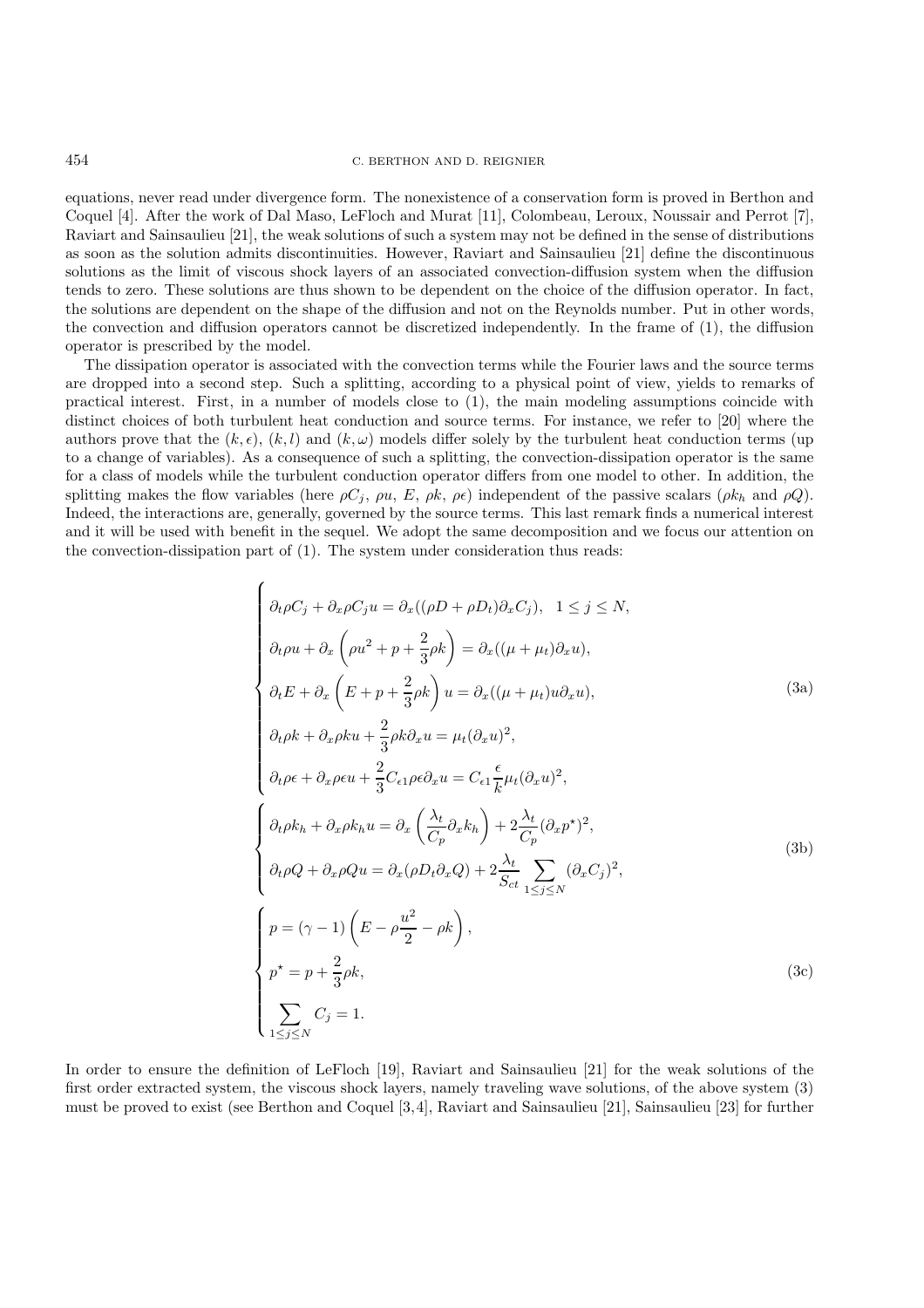details). We just recall that a traveling wave solution of (3) is a particular solution in the form **v**(x, t) =  $\hat{\mathbf{v}}(x-\sigma t)$ with

$$
\lim_{\xi \to -\infty} \widehat{\mathbf{v}}(\xi) = \mathbf{v}_L, \quad \lim_{\xi \to +\infty} \widehat{\mathbf{v}}(\xi) = \mathbf{v}_R, \quad \xi = x - \sigma t,
$$
\n(4)

where the triple  $(\sigma; \mathbf{v}_L, \mathbf{v}_R)$  is prescribed. We have used the notation **v** to denote the unknown vector. These solutions characterize the viscous shock layers and tend, as the diffusion goes to zero, to the expected discontinuous solutions. In the present work, we conjecture existence of traveling wave solutions, but we recall that the result of existence is proved in [3, 4] in the framework of the  $(k, \epsilon)$  model, *i.e.* for the sub-system (3a).

## 1.1. **Algebraic properties**

Before we present the discrete scheme of the system (3), we need to precise some algebraic properties of (3). We also emphasize inconsistencies of usual finite volume schemes when extended to system in non-conservation form.

First, we establish basic properties satisfied by the convection system extracted from (3). The following straightforward result is given with no proof:

**Lemma 1.1.** *The first order system extracted from (3) is hyperbolic. It admits*  $u \pm c$  *and* u *as eigenvalues where we have set*

$$
c^2 = \frac{\gamma p}{\rho} + \frac{10}{9}k.\tag{5}
$$

The multiplicity of the eigenvalue  $u$  is  $N+4$  and is associated with a linearly degenerate field, while the multiplic*ity of the eigenvalues*  $u \pm c$  *is one and associated with genuinely nonlinear fields. Moreover,*  $u$  *and*  $p^* = p + \frac{2}{3} \rho k$ *are continuous through the contact discontinuity.*

We go on while establishing additional governing equations satisfied by the smooth solutions of  $(3)$ . These additional laws will be crucial in the next sections devoted to the numerical approximation of the solution of (3). We now state:

**Lemma 1.2.** *The smooth solutions of (3) satisfy in addition the following balance equations:*

$$
\partial_t \rho s + \partial_x \rho s u = \mu \frac{\gamma - 1}{\rho^{\gamma - 1}} f'(f^{-1}(s)) (\partial_x u)^2,
$$
\n
$$
(6)
$$

$$
\partial_t \rho s_t + \partial_x \rho s_t u = \mu_t \frac{\gamma_t - 1}{\rho^{\gamma_t - 1}} f'_t(f_t^{-1}(s_t)) (\partial_x u)^2,
$$
\n<sup>(7)</sup>

where f and  $f_t$  denote smooth invertible functions and the entropies s and  $s_t$  are defined by:

$$
s = f\left(\frac{p}{\rho^{\gamma}}\right) \quad and \quad s_t = f_t\left(\frac{(\gamma_t - 1)\rho k}{\rho^{\gamma_t}}\right),
$$
  

$$
\gamma_t = \frac{5}{3}.
$$
 (8)

*As a consequence, the smooth solutions of (3) obey*

$$
\mu \frac{\gamma - 1}{\rho^{\gamma - 1}} f'(f^{-1}(s)) \left\{ \partial_t \rho s_t + \partial_x \rho s_t u \right\} - \mu_t \frac{\gamma_t - 1}{\rho^{\gamma_t - 1}} f'_t(f_t^{-1}(s_t)) \left\{ \partial_t \rho s + \partial_x \rho s u \right\} = 0. \tag{9}
$$

*The smooth solutions of (3) also satisfy the following balance equation:*

$$
\partial_t \rho \frac{C_j^2}{2} + \partial_x \rho \frac{C_j^2}{2} u = \partial_x ((\rho D + \rho D_t) C_j \partial_x C_j) - (\rho D + \rho D_t) (\partial_x C_j)^2, \tag{10}
$$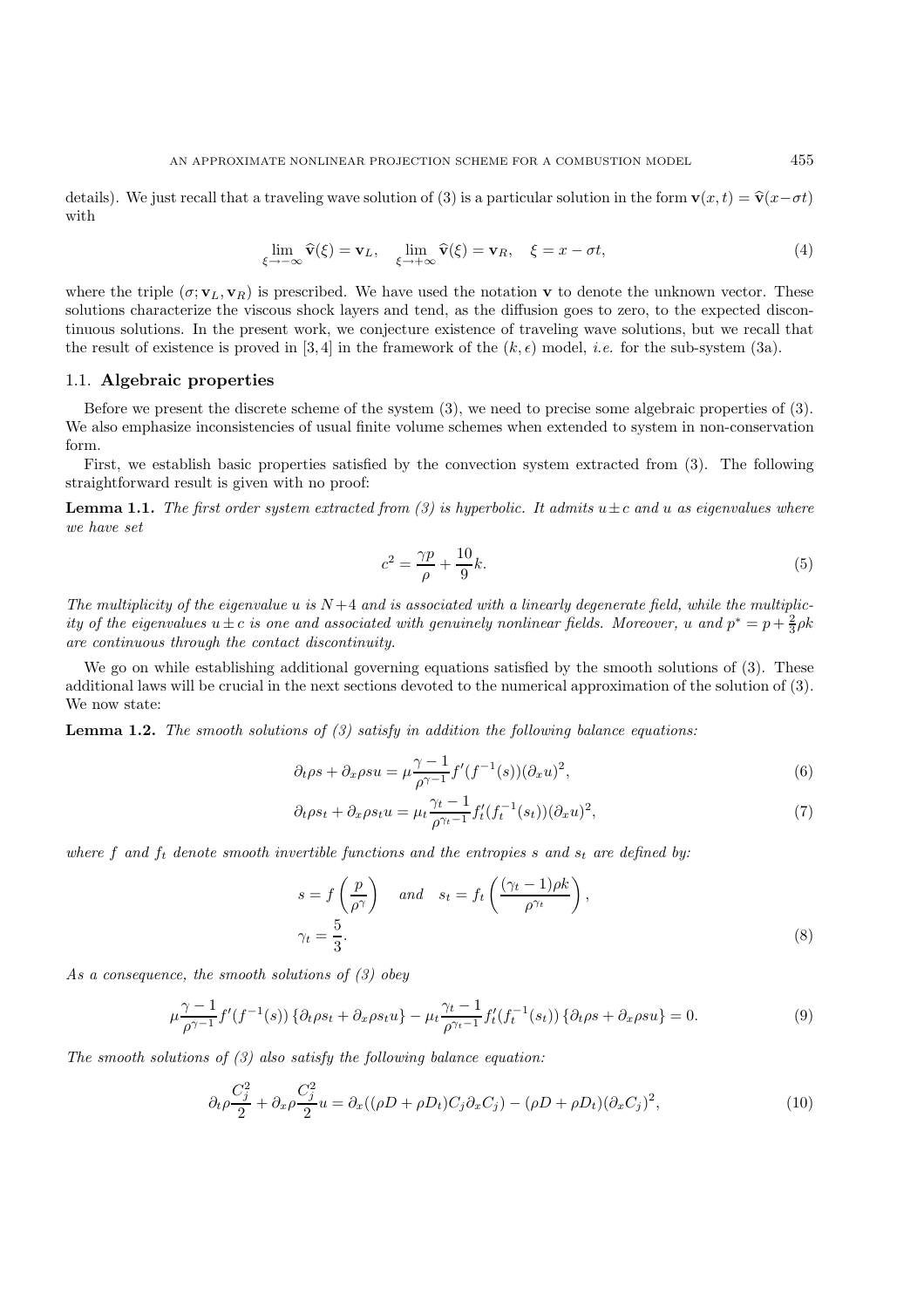*for all*  $1 \leq j \leq N$ . Finally, the smooth solutions of (3) satisfy in addition the following conservation law:

$$
\partial_t \rho \frac{k^{C_{\epsilon 1}}}{\epsilon} + \partial_x \rho \frac{k^{C_{\epsilon 1}}}{\epsilon} u = 0. \tag{11}
$$

Since the convexity of the entropies turns out to be crucial in the next section (to establish stability results of the numerical method), the function f and  $f_t$  have been introduced in the balance equations (6) and (7). In the sequel, the following condition is assumed to be satisfied by both f and  $f_t$ :

(H) 
$$
g \in C^2(\mathbb{R}_+, \mathbb{R}_+)
$$
 is a strictly decreasing function and satisfies:  

$$
\frac{g''(x)}{g'(x)} < -\frac{\alpha - 1}{\alpha}x, \quad \forall x > 0, \ \alpha = \max(\gamma, \gamma_t).
$$

As soon as the functions f and  $f_t$ , respectively introduced in (6) and (7), satisfy (H), both maps

$$
(\rho, \rho u, E, \rho s) \rightarrow {\rho s_t} (\rho, \rho u, E, \rho s),
$$
  

$$
(\rho, \rho u, E, \rho s_t) \rightarrow {\rho s} (\rho, \rho u, E, \rho s_t),
$$

are convex. Let us note from now on that the numerical stability results (namely Th. 2.3 and Th. 2.4) hold false as soon as both above maps are not assumed convex.

*Proof of Lemma 1.2.* As usual, the momentum equation can be developed to obtain

$$
\partial_t u + u \partial_x u + \frac{1}{\rho} \partial_x \left( p + \frac{2}{3} \rho k \right) = \frac{1}{\rho} \partial_x ((\mu + \mu_t) \partial_x u),
$$

so that we deduce

$$
\partial_t \rho \frac{u^2}{2} + \partial_x \rho \frac{u^2}{2} u + u \partial_x \left( p + \frac{2}{3} \rho k \right) = u \partial_x ((\mu + \mu_t) \partial_x u). \tag{12}
$$

Now, we subtract (12) and the  $\rho k$  equation from the total energy equation:

$$
\left\{\partial_t E + \partial_x (E + p + \frac{2}{3}\rho k)u\right\} - \left\{\partial_t \rho \frac{u^2}{2} + \partial_x \rho \frac{u^2}{2} + u\partial_x (p + \frac{2}{3}\rho k)\right\}
$$

$$
-\left\{\partial_t \rho k + \partial_x \rho k u + \frac{2}{3}\rho k \partial_x u\right\} = \partial_x ((\mu + \mu_t)u\partial_x u) - u\partial_x ((\mu + \mu_t)\partial_x u) - \mu_t (\partial_x u)^2,
$$

to obtain after computations:

$$
\partial_t p + u \partial_x p + \gamma p \partial_x u = (\gamma - 1) \mu (\partial_x u)^2.
$$

Since

$$
\partial_t \rho + u \partial_x \rho + \rho \partial_x u = 0,
$$

we have:

$$
\frac{1}{\rho^{\gamma}}\left\{\partial_{t}p+u\partial_{x}p+\gamma p\partial_{x}u\right\}-\frac{\gamma p}{\rho^{\gamma+1}}\left\{\partial_{t}\rho+u\partial_{x}\rho+\rho\partial_{x}u\right\}=\mu\frac{\gamma-1}{\rho^{\gamma}}(\partial_{x}u)^{2},
$$

which reads

$$
\partial_t \frac{p}{\rho^{\gamma}} + u \partial_x \frac{p}{\rho^{\gamma}} = \mu \frac{\gamma - 1}{\rho^{\gamma}} (\partial_x u)^2,
$$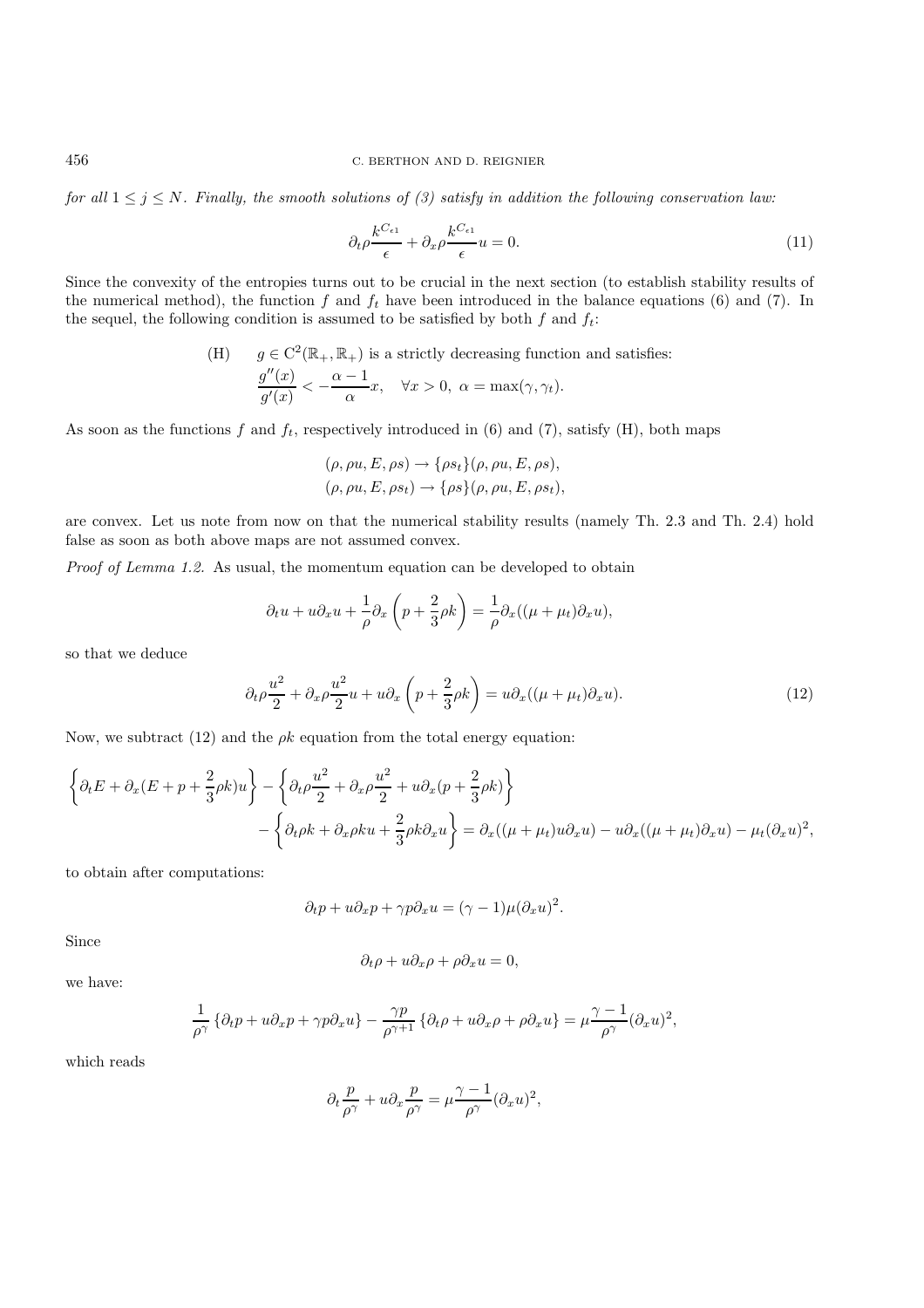to obtain

$$
\partial_t s + u \partial_x s = \mu \frac{\gamma - 1}{\rho^{\gamma}} f'(f^{-1}(s)) (\partial_x u)^2.
$$

Since we have

$$
\rho \left\{ \partial_t s + u \partial_x s \right\} + s \left\{ \partial_t \rho + \partial_x \rho u \right\} = \partial_t \rho s + \partial_x \rho s u,
$$

the identity (6) is thus obtained. In a same way, we have:

$$
\frac{2/3}{\rho^{5/3}} \left\{ \partial_t \rho k + u \partial_x \rho k + \frac{5}{3} \rho k \partial_x u \right\} - \frac{5/3}{\rho^{5/3+1}} \frac{2}{3} \rho k \left\{ \partial_t \rho + u \partial_x \rho + \rho \partial_x u \right\} = \mu_t \frac{5/3 - 1}{\rho^{5/3}} (\partial_x u)^2, \tag{13}
$$

and (7) is thus obtained as soon as (13) is multiplied by  $f'_{t}\left(\frac{2/3\rho k}{\rho^{5/3}}\right)$  $\rho^{5/3}$ .

The identity (10) is nothing but

$$
C_j \left\{\partial_t \rho C_j + \partial_x \rho C_j u\right\} = C_j \partial_x ((\rho D + \rho D_t) \partial_x C_j),
$$

since we have

$$
\partial_t \rho C_j + \partial_x \rho C_j u = \rho \left( \partial_t C_j + u \partial_x C_j \right).
$$

To obtain the additional conservation law (11), we first note the following identities:

$$
\partial_t \rho X + \partial_x \rho X u = \rho \left\{ \partial_t X + u \partial_x X \right\} + X \left\{ \partial_t \rho + \partial_x \rho u \right\},
$$
  
=  $\rho \left\{ \partial_t X + u \partial_x X \right\},$ 

where X respectively denotes k or  $\epsilon$ . Then we deduce from the  $\rho k$  and  $\rho \epsilon$  equations:

$$
\partial_t k + u \partial_x k + \frac{2}{3} k \partial_x u = \frac{\mu_t}{\rho} (\partial_x u)^2,
$$
  

$$
\partial_t \epsilon + u \partial_x \epsilon + \frac{2}{3} C_{\epsilon 1} \epsilon \partial_x u = c_{\epsilon 1} \frac{\mu_t}{\rho} \frac{\epsilon}{k} (\partial_x u)^2,
$$

to obtain:

$$
C_{\epsilon 1} \frac{\epsilon}{k} \left\{ \partial_t k + u \partial_x k + \frac{2}{3} k \partial_x u \right\} - \left\{ \partial_t \epsilon + u \partial_x \epsilon + \frac{2}{3} C_{\epsilon 1} \epsilon \partial_x u \right\} = 0,
$$

which reads

$$
\partial_t \frac{k^{C_{\epsilon 1}}}{\epsilon} + u \partial_x \frac{k^{C_{\epsilon 1}}}{\epsilon} = 0.
$$

The last identity (11) is thus proved.  $\square$ 

The balance equations (6) and (7) and the conservation law (11) can be proved to be the only non trivial additional equations for smooth solutions. As a consequence and besides several close relationships with the usual Navier–Stokes system, the very discrepancy stays in the lack of  $N+6$  non trivial conservation laws. Indeed and without restrictive modeling assumptions, none of the equations (6), (7) and (9) recast as a conservation law except in some special cases which are not of interest. As a consequence, (3) cannot be recast, generally speaking, in full conservation form.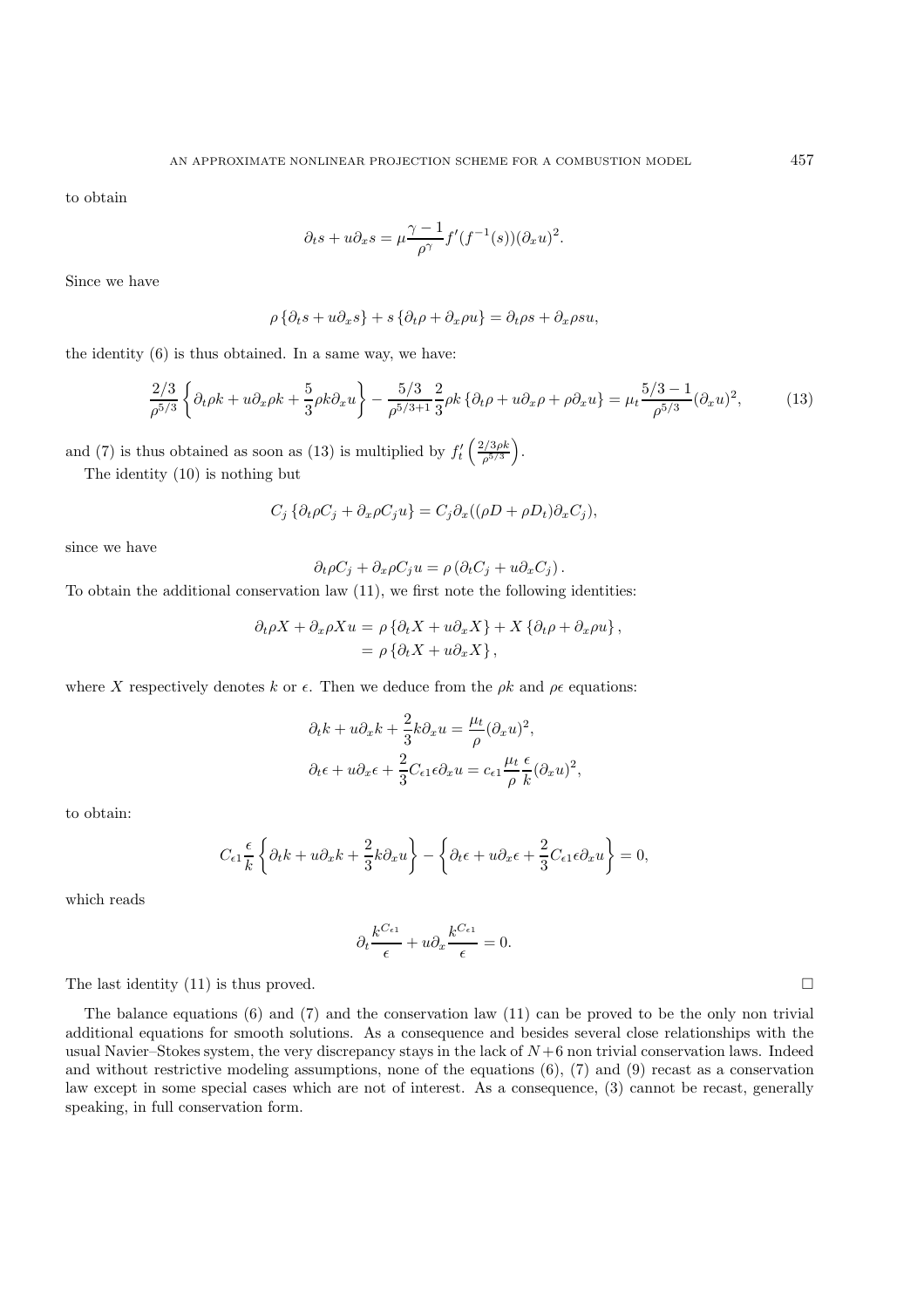

FIGURE 1. Viscous shock layers as a function of  $\mu/\mu_t$  for a given  $(\sigma, \mathbf{v}_L)$ .

After the pioneering works by LeFloch [19], Raviart–Sainsaulieu [21] and Sainsaulieu [23], the non conservation form met by (3) makes the end states of viscous shock layers to intrinsically depend on the closure relations for the transport coefficients  $\mu$ ,  $\mu_t$ ,  $\lambda_t$  and  $C_p$ . Under the assumption of two constant viscosities, such a dependence more precisely occurs in term of the ratio of  $\mu$  and  $\mu_t$  when computing p and  $\rho k$ . In order to assess this issue, let us focus our attention on the non standard balance equation (9). Its straightforward derivation reflects a cancellation property. Namely the entropy balance equations (6) are not independent but actually evolve proportionally to the ratio of the two viscosities  $\mu$  and  $\mu_t$ . Indeed and at least formally, (9) yields once integrated with respect to the space variable:

$$
\frac{\mu_t}{\mu + \mu_t} \left\{ \int_{\mathbb{R}} \frac{\gamma_t - 1}{\rho^{\gamma_t - 1}} f'_t(f_t^{-1}(s_t)) (\partial_t \rho s + \partial_x \rho s u) dx \right\} - \frac{\mu}{\mu + \mu_t} \left\{ \int_{\mathbb{R}} \frac{\gamma - 1}{\rho^{\gamma - 1}} f'(f^{-1}(s)) (\partial_t \rho s_t + \partial_x \rho s_t u) dx \right\} = 0, (14)
$$

so that the evolution in time of the two entropies must be kept in balance according to the ratio of the two viscosities. Let us emphasize that by contrast with (6) or (7) where entropy dissipation rates are actually independently imposed, the weighted equation (9) exhibits a compared rate of both entropy dissipations.

The dependence we have just pointed out is numerically illustrated in Figure 1. For a given left end state  $\mathbf{v}_L$ and a given velocity  $\sigma$ , the required right end states  $\mathbf{v}_R$  are defined when solving numerically the nonlinear ODE's system governing traveling wave solutions (see [4]) for various ratios of the viscosities.

#### 1.2. **Negative numerical consequences**

Now, let us deduce from the above section, the main numerical consequences. First, we note that the system (3) involves two distinct types of non-conservation product (NCP): the first order NCP where the product involves a function of the unknowns and one partial derivative of the unknowns (the product  $\rho k\partial_x u$  for instance) and the second order NCP where two partial derivatives of the unknowns are involved  $(\mu_t(\partial_x u)^2$  for instance).

The classical finite volume methods are shown to converge to wrong function in the scalar case by Hou– LeFloch [15] when approximating first order NCPs. In Berthon and Coquel [5], the failure is shown in the framework of system in non-conservation form (see Fig. 2). The system (3) involves two distinct first order NCPs, namely  $\frac{2}{3}\rho k \partial_x u$  and  $\frac{2}{3}C_{\epsilon 1}\rho \epsilon \partial_x u$  respectively in the evolution equations of  $\rho k$  and  $\rho \epsilon$ . However, by virtue of Lemma 1.2, the governing equation of  $\beta k$  and  $\beta \epsilon$  may be substituted by (7) and (11) to obtain an equivalent system with no first order NCP but for one more second order NCP.

The second order NCPs are shown to be crucial in the characterization of the viscous shock layers (see Berthon and Coquel [5], Berthon, Coquel and LeFloch [6]). Unfortunately, both above papers show that classical schemes largely under resolve these second order NCP (see Fig. 3). In fact, this problem is well-known in the framework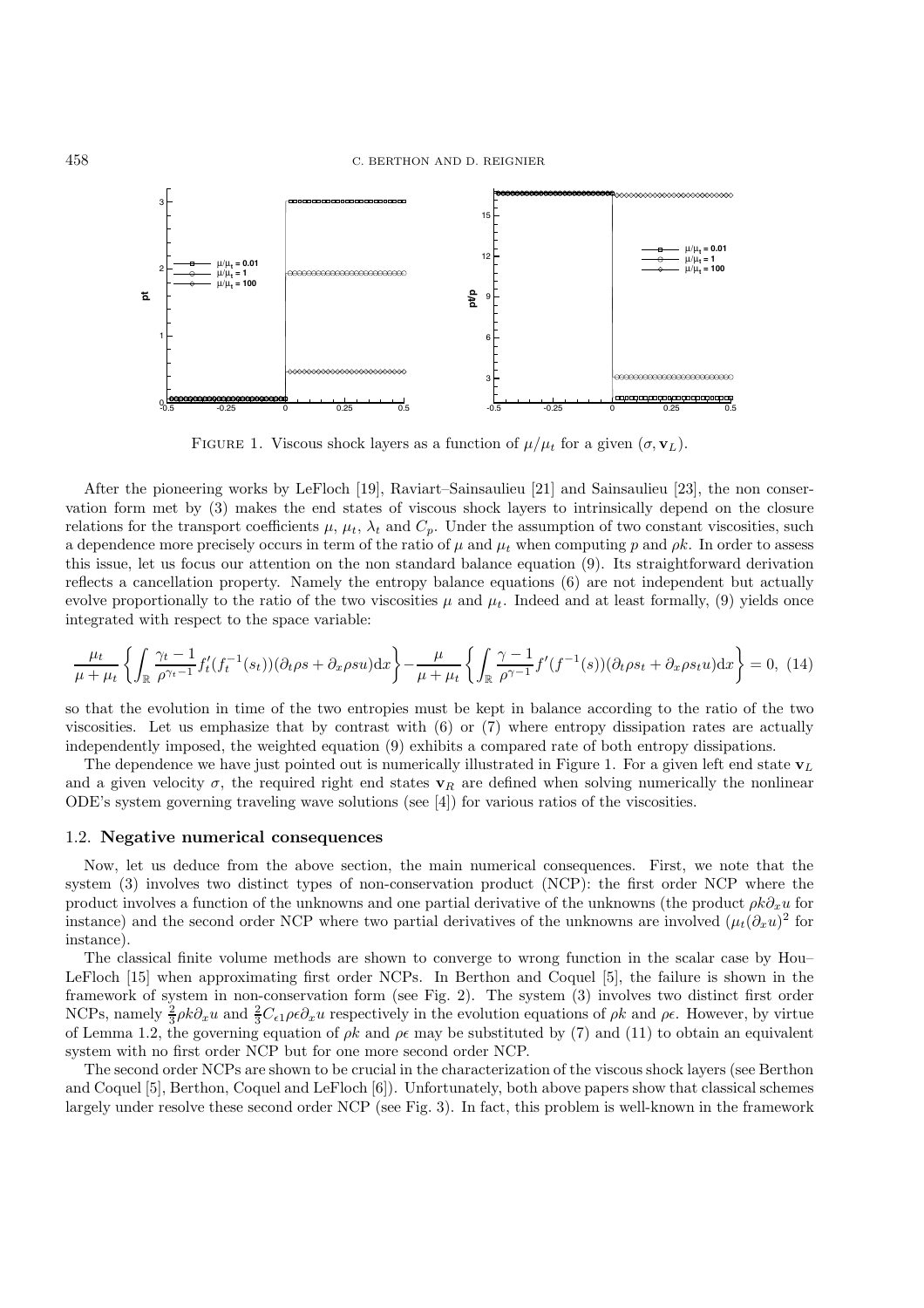

Figure 2. Typical failure of classical finite volume methods in the capture of viscous shock layers.



FIGURE 3. Typical failure when evaluated dissipation rates of entropies  $s = \log(\frac{p}{\rho^{\gamma}})$  and  $s_t =$  $\log\left(\frac{\frac{2}{3}\rho k}{\rho^{\gamma_t}}\right)$ through a viscous 1-shock.

of the Navier–Stokes equations when considering the specific entropy balance equation:

$$
\partial_t \rho s + \partial_x \rho s u = \mu \frac{\gamma - 1}{\rho^{\gamma - 1}} (\partial_x u)^2,
$$

instead of the usual conservation law of the total energy.

In the next section, devoted to the numerical approximation of solutions of (3), we briefly recall the nonlinear projection method (see [5]) which ensures stability and agreement with exact solutions in the framework of some non-conservation system such as the  $(k, \epsilon)$  model. This method will be shown to be a way to approximate some second order NCPs, but not for all second order NCP. Indeed, as proposed in [5], the nonlinear projection method cannot be extended to resolve the second order NCPs involved in the governing equations of  $\rho k_h$  and  $\rho Q$ . This mentioned work indeed deals with the second order NCPs  $(\partial_x u)^2$ . The nonlinear procedure is based on the cancellation property of the entropy dissipation rates, detailed in (6) and (7), to obtain (9) which does not involve second order NCP. Such a property never arises when considering the product  $(\partial_x p^*)^2$  of the evolving combustion equations. With the assumption of a large Reynolds number, we propose an *approximate* nonlinear projection method to assess this issue.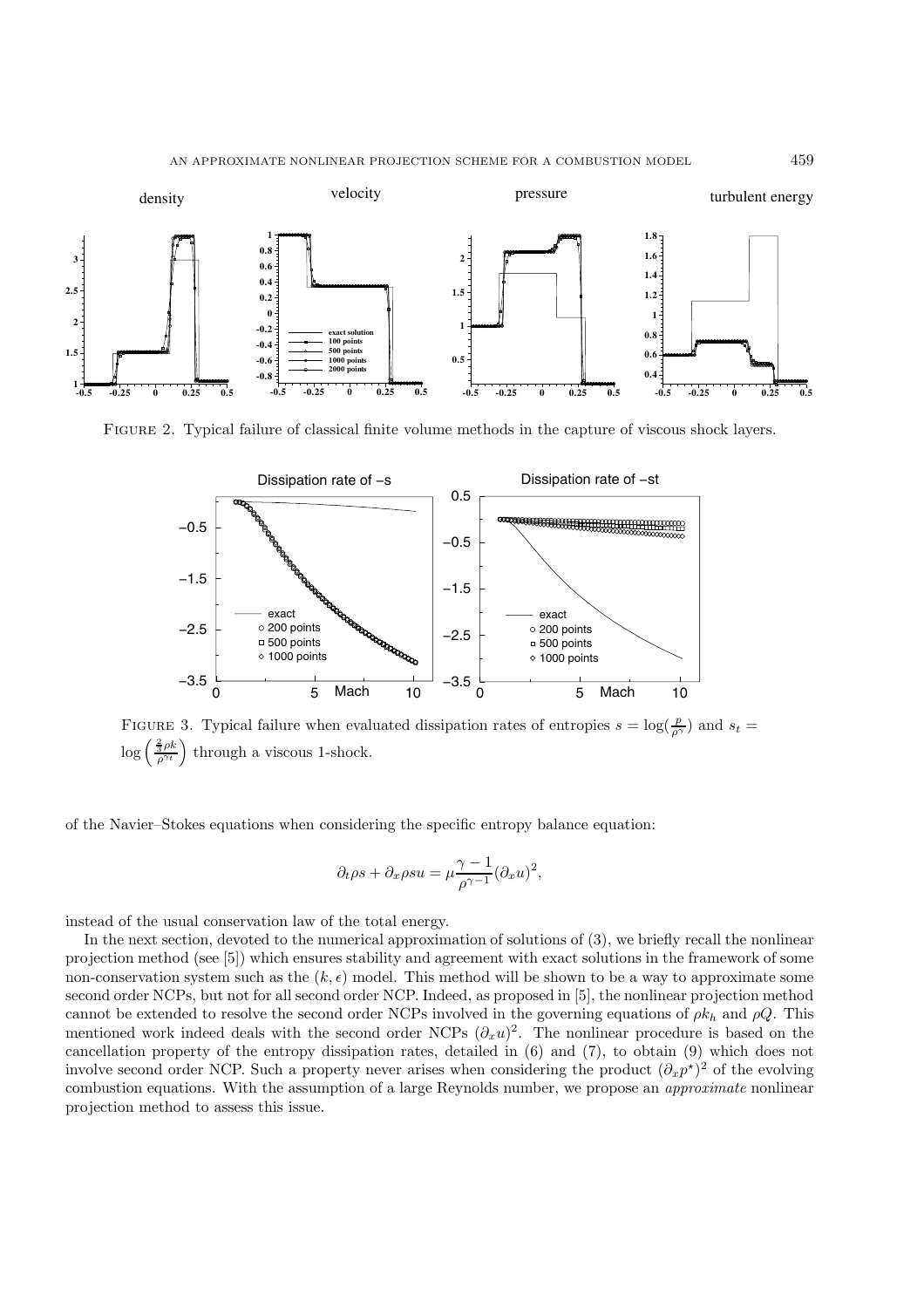### 460 C. BERTHON AND D. REIGNIER

## 2. A Godunov type method

This section is devoted to a nonstandard finite volume method to approximate the solutions of the nonconservation system (3). To assess this issue, let us first note that (3) may be split in two sub-system associated with the turbulence (3a) and the combustion (3b) respectively. Indeed, the system (3a) is independent of (3b) while (3b) is coupled with (3a) *via* the second order terms and the velocity. In the sequel the functions f and  $f_t$ are **fixed** according to assumption (H).

## 2.1. **Numerical approximation of (3a): Turbulence**

 $\overline{ }$ 

In the first step, the solutions of (3a) are approximated. For the sake of simplicity in the following developments, the viscosity functions are assumed to be constant in the sequel. The reader is referred to Section 2.1.4 for the case of varying coefficients.

To reduce the number of NCPs involved in (3a), we propose to consider the following system, equivalent to (3a) by virtue of Lemma 1.2, where we have substituted both  $\rho k$  and  $\rho \epsilon$  governing equations by the additional laws (7) and (11) satisfied by the solutions of (3):

$$
\begin{cases}\n\partial_t \rho C_j + \partial_x \rho C_j u = \partial_x ((\rho D + \rho D_t) \partial_x C_j), \quad 1 \le j \le N, \\
\partial_t \rho u + \partial_x \left( \rho u^2 + p + \frac{2}{3} \rho k \right) = \partial_x ((\mu + \mu_t) \partial_x u), \\
\partial_t E + \partial_x \left( E + p + \frac{2}{3} \rho k \right) u = \partial_x ((\mu + \mu_t) u \partial_x u), \\
\partial_t \rho s_t + \partial_x \rho s_t u = \mu_t \frac{\gamma_t - 1}{\rho^{\gamma_t - 1}} f'_t (f_t^{-1}(s_t)) (\partial_x u)^2, \\
\partial_t \rho \frac{k^{C_{\epsilon 1}}}{\epsilon} + \partial_x \rho \frac{k^{C_{\epsilon 1}}}{\epsilon} u = 0,\n\end{cases} \tag{15}
$$

with in addition the following balance entropy law:

$$
\partial_t \rho s + \partial_x \rho s u = \mu \frac{\gamma - 1}{\rho^{\gamma - 1}} f'(f^{-1}(s)) (\partial_x u)^2.
$$
\n(16)

When considering the specific case  $N = 1$  (or equivalently  $C_1 = 1$ ), the system (15) is nothing but the multientropies Navier–Stokes system proposed by [5] where the authors develop a nonlinear projection method to approximate solutions. We adopt this numerical method and we briefly recall the main steps and properties, its extension to the case  $N \geq 2$  being obvious.

Let  $\Delta t$  and  $\Delta x$  respectively denote the time and space increments, chosen to be constant without restriction. The numerical approximate solution,  $\mathbf{w}_h : \mathbb{R} \times \mathbb{R}_+ \to \Omega$ , is as usual supposed to be piecewise constant and we set using classical notations:

$$
\mathbf{w}_h(x,t) = \mathbf{w}_i^n, \quad (x,t) \in (x_{i-1/2}, x_{i+1/2}) \times (t^n, t^{n+1}), \quad i \in \mathbb{Z}, n \in \mathbb{N},
$$
\n(17)

where the notation **w** denotes the unknown vector  $(\rho C_1, ..., \rho C_N, \rho u, E, \rho s_t, \rho \frac{k^{C_{\epsilon_1}}}{\epsilon}).$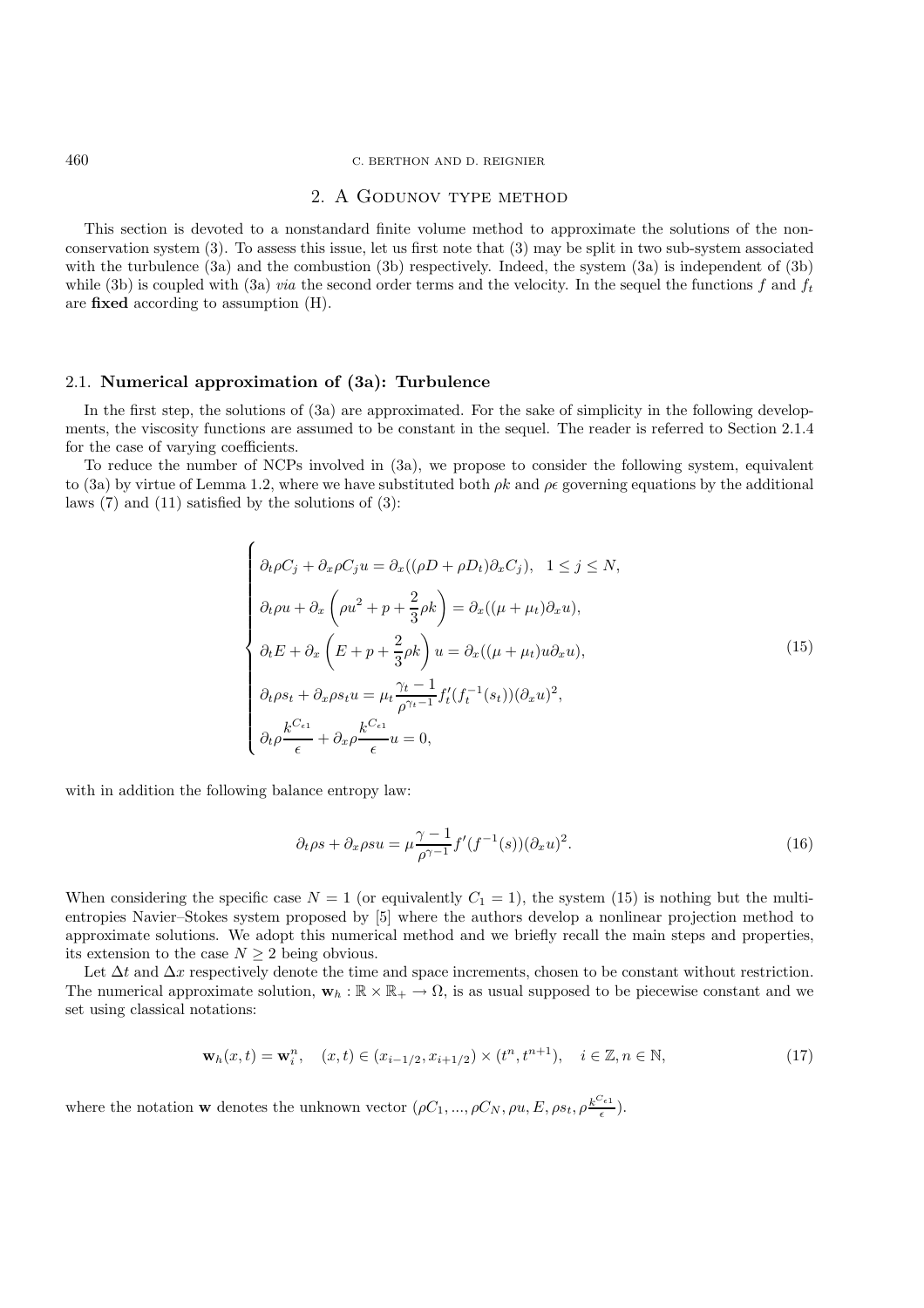# 2.1.1. *First step: Extracted first order system*  $(t^n \rightarrow t^{n+1,-})$

Assume that the discrete solution  $\mathbf{w}_h(x, t^n)$  is known at the time level  $t^n$ . In order to evolve it in time, we propose to solve as a first step the following Cauchy problem:

$$
\begin{cases}\n\partial_t \rho C_j + \partial_x \rho C_j u = 0, & 1 \le j \le N, \\
\partial_t \rho u + \partial_x \left(\rho u^2 + p + \frac{2}{3} \rho k\right) = 0, \\
\partial_t E + \partial_x \left(E + p + \frac{2}{3} \rho k\right) u = 0, \\
\partial_t \rho s_t + \partial_x \rho s_t u = 0, \\
\partial_t \rho \frac{k^{C_{\epsilon_1}}}{\epsilon} + \partial_x \rho \frac{k^{C_{\epsilon_1}}}{\epsilon} u = 0,\n\end{cases}
$$
\n(18)

when prescribing the initial data to  $\mathbf{w}_h(x, t^n) \in \Omega$  where

$$
\Omega = \left\{ \left( \rho C_1, ..., \rho C_N, \rho u, E, \rho s_t, \rho \frac{k^{C_{\epsilon 1}}}{\epsilon} \right) \in \mathbb{R}^{N+4};
$$
  

$$
\rho > 0, C_j \in [0, 1], \sum_{1 \le j \le N} C_j = 1, \rho u \in \mathbb{R},
$$
  

$$
E - \frac{(\rho u)^2}{2\rho} - \frac{2}{3} \rho^{5/3} f_t^{-1}(s_t) > 0, \rho s_t > 0, \rho \frac{k^{C_{\epsilon 1}}}{\epsilon} > 0 \right\}.
$$

Weak solutions of the above hyperbolic system are asked to satisfy the following Lax entropy inequality

$$
\partial_t \rho S + \partial_x \rho S u \le 0, \quad S = \phi \left(\frac{p}{\rho^{\gamma}}\right), \tag{19}
$$

where  $\phi \in C^2(\mathbb{R}, \mathbb{R})$  denotes any function which satisfies (H) to ensure  $\mathbf{w} \to \phi(p/\rho^{\gamma})$  convex, to rule out unphysical solutions. For convenience in the discussion, the problem (18, 19) is solved exactly. Then under the following CFL like condition:

$$
\frac{\Delta t}{\Delta x} \max |\lambda_i(\mathbf{w})| \le \frac{1}{2},\tag{20}
$$

the solution is classically made of neighboring and non interacting elementary Riemann solutions. This solution is then classically averaged over each cell (see Godlewski and Raviart [13], Harten, Lax and Van Leer [14]). Let denote by  $\mathbf{g} : \Omega \times \Omega \to \mathbb{R}^4$  the associated Lipschitz continuous numerical flux function. Setting  $\mathbf{g}_{i+1/2}^n =$  $\mathbf{g}(\mathbf{w}_i^n, \mathbf{w}_{i+1}^n)$ , the updated solution then reads:

$$
\mathbf{w}_{i}^{n+1, =} = \mathbf{w}_{i}^{n} - \frac{\Delta t}{\Delta x} \{ \mathbf{g}_{i+1/2}^{n} - \mathbf{g}_{i-1/2}^{n} \}, \quad i \in \mathbb{Z}.
$$
 (21)

From now on, we state the following maximum principle result of the mass fractions, directly deduced from Larrouturou [17]: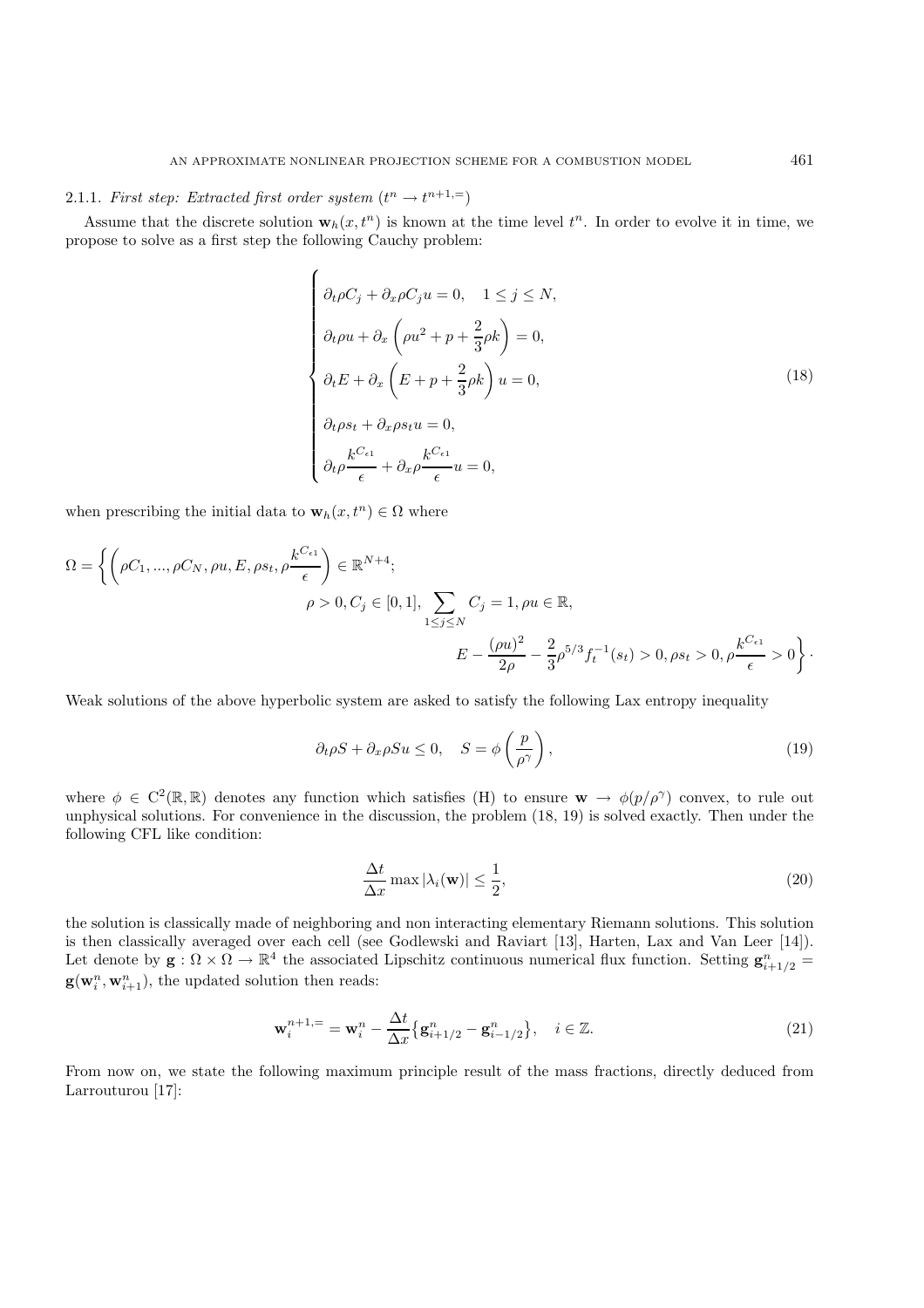**Lemma 2.1.** *Under the CFL condition (20), the unknowns*  $(C_j)_{1 \leq j \leq N}$  *satisfy*  $(C_j)_i^{n+1, =} \in [0,1]$  *for all*  $1 \leq$  $j \leq N, i \in \mathbb{Z}$ , as soon as

$$
\left(\mathbf{g}_{\{\rho C_j u\}}\right)_{i+1/2}^n = \left(\mathbf{g}_{\{\rho u\}}\right)_{i+1/2}^n \times \begin{cases} \left(C_j\right)_i^n & \text{if } \left(\mathbf{g}_{\{\rho u\}}\right)_{i+1/2}^n < 0, \\ \left(C_j\right)_{i+1}^n & \text{if } \left(\mathbf{g}_{\{\rho u\}}\right)_{i+1/2}^n > 0. \end{cases}
$$

# 2.1.2. *Second step: Diffusion operator*  $(t^{n+1}) = \rightarrow t^{n+1,-}$

The discrete solution  $\mathbf{w}_h(x, t^{n+1,-})$  is next evolved in time to the date  $t^{n+1,-}$  when solving with the initial data **w**<sub>h</sub> $(x, t^{n+1})$ :

$$
\partial_t \rho C_j = \partial_x ((\rho D + \rho D_t) \partial_x C_j), \quad 1 \le j \le N,
$$
\n(22a)

$$
\partial_t \rho u = \partial_x ((\mu + \mu_t) \partial_x u), \tag{22b}
$$

$$
\partial_t E = \partial_x ((\mu + \mu_t) u \partial_x u), \tag{22c}
$$

$$
\partial_t \rho s_t = \mu_t \frac{\gamma_t - 1}{\rho^{\gamma_t - 1}} f'_t(f_t^{-1}(s_t)) (\partial_x u)^2,
$$
\n(22d)

$$
\partial_t \rho \frac{k^{C_{\epsilon 1}}}{\epsilon} = 0. \tag{22e}
$$

In that aim, we suggest to adopt the following implicit finite difference scheme:

$$
(\rho C_j)_i^{n+1,-} = (\rho C_j)_i^{n+1,-} + \Delta t \overline{\partial_x ((\rho D + \rho D_t) \partial_x C_j)_i^{n+1,-}}, \quad 1 \le j \le N,
$$
\n
$$
(\rho C_j)^{n+1,-} = (\rho C_j)^{n+1,-} + \Delta t \overline{\partial_x ((\rho D + \rho D_t) \partial_x C_j)_i^{n+1,-}}, \quad 1 \le j \le N,
$$
\n
$$
(23a)
$$

$$
(\rho u)_i^{n+1,-} = (\rho u)_i^{n+1,-} + \Delta t \partial_x ((\mu + \mu_t) \partial_x u_i^{n+1},
$$
  
\n
$$
F^{n+1,-} = F^{n+1,-} + \Delta t \overline{A ((\mu + \mu_t) \partial_x u_i^{n+1}, - (\mu_t) \partial_x u_i^{n+1})})
$$
\n(23b)

$$
E_i^{n+1,-} = E_i^{n+1,\equiv} + \Delta t \overline{\partial_x ((\mu + \mu_t) u \partial_x u)_i^{n+1,-}},
$$
\n(23c)

$$
(\rho s_t)_i^{n+1,-} = (\rho s_t)_i^{n+1,-} + \Delta t \mu_t \frac{\gamma_t - 1}{\rho^{\gamma_t - 1}} f'_t(f_t^{-1}(s_t)) (\partial_x u)_i^{n+1,-},
$$
\n(23d)

$$
(\rho \frac{k^{C_{\epsilon 1}}}{\epsilon})_i^{n+1,-} = (\rho \frac{k^{C_{\epsilon 1}}}{\epsilon})_i^{n+1,-},\tag{23e}
$$

where we have set:

$$
\overline{\partial_x((\rho D + \rho D_t)\partial_x C_j)}_i^{n+1,-} = \frac{1}{\Delta x^2} \left( (\rho D + \rho D_t)_{i+1/2}^n \left( \frac{(\rho C_j)_{i+1}^{n+1,-}}{\rho_{i+1}^{n+1,-}} - \frac{(\rho C_j)_{i}^{n+1,-}}{\rho_i^{n+1,-}} \right) - (\rho D + \rho D_t)_{i-1/2}^n \left( \frac{(\rho C_j)_{i}^{n+1,-}}{\rho_i^{n+1,-}} - \frac{(\rho C_j)_{i-1}^{n+1,-}}{\rho_{i-1}^{n+1,-}} \right) \right),
$$
\n(24a)

$$
\frac{\partial_x((\mu + \mu_t)\partial_x u_i^{n+1})}{\partial x^2} = \frac{\mu + \mu_t}{\Delta x^2} \left( M^n u_{i+1} - 2M^n u_i + M^n u_{i-1} \right),\tag{24b}
$$

$$
\frac{\partial_x(\mu + \mu_t)u \partial_x u_i^{n+1,-}}{2\Delta x^2} = \frac{\mu + \mu_t}{2\Delta x^2} \left( (M^n u_{i+1})^2 - 2(M^n u_i)^2 + (M^n u_{i-1})^2 \right),\tag{24c}
$$

$$
\overline{\mu_t \frac{\gamma - 1}{\rho^{\gamma - 1}} f'_t(f_t^{-1}(s_t)) (\partial_x u)^2}^{n+1, -} = \frac{\mu_t(\gamma - 1)}{2\Delta x^2 (\rho_i^{n+1, -})^{\gamma - 1}} \overline{f'_t(f_t^{-1}((s_t)))}^{n+1, -} \times ((M^n u_{i+1} - M^n u_i)^2 + (M^n u_i - M^n u_{i-1})^2), \tag{24d}
$$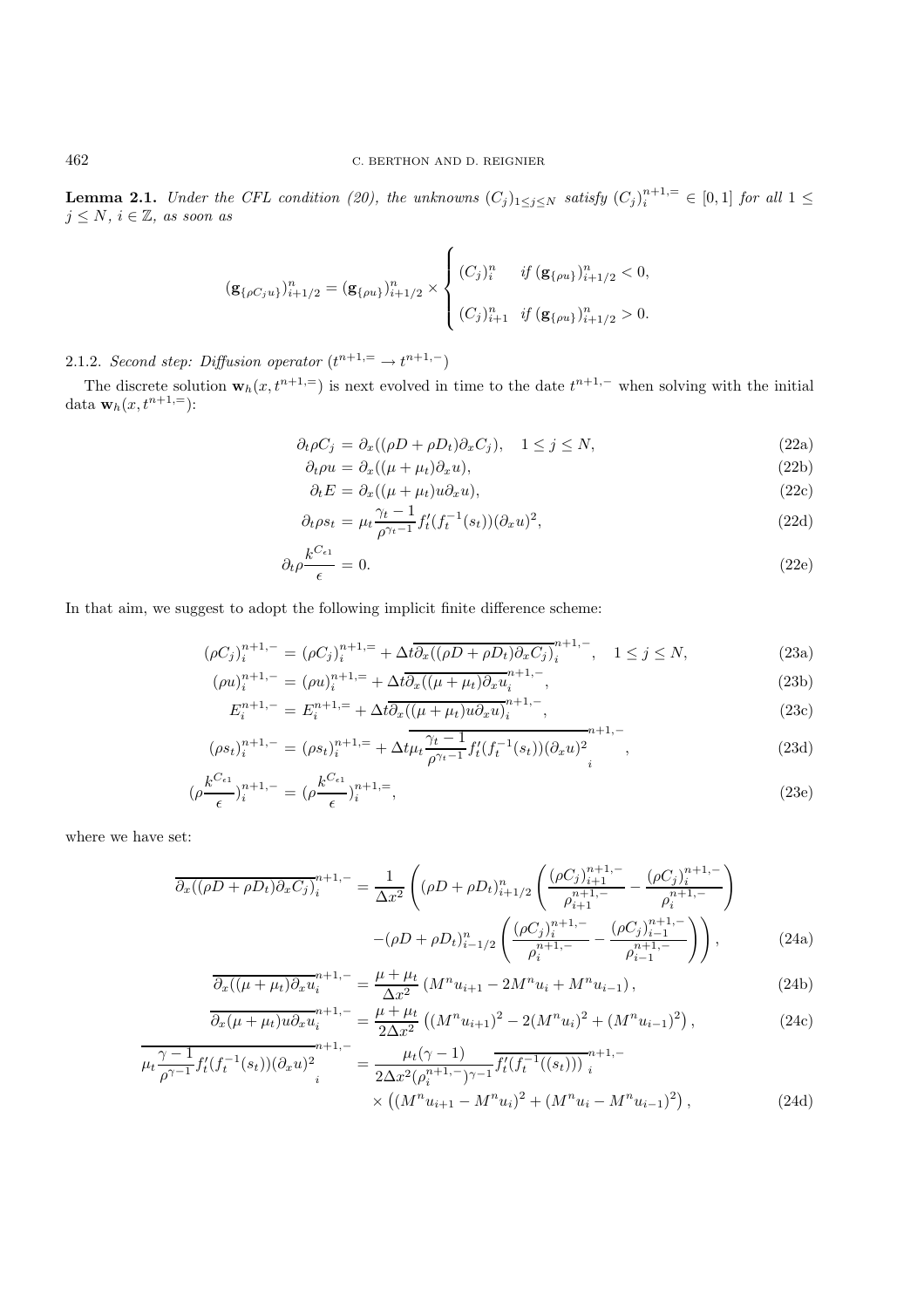with  $u_i = (\rho u)_i / \rho_i$  and  $(s_t)^{n+1,-}_i = (\rho s_t)^{n+1,-}_i / \rho_i^{n+1,-}$  and

$$
\overline{f_t^{\prime}(f_t^{-1}((s_t)))}^{n+1,-} = \begin{cases}\n\frac{1}{(f_t^{-1})^{\prime}((s_t)_{i}^{n+1,-})} & \text{if } (\rho s_t)_{i}^{n+1,-} = (\rho s_t)_{i}^{n+1,-}, \\
\frac{(s_t)_{i}^{n+1,-} - (s_t)_{i}^{n+1,-}}{f_t^{-1}((s_t)_{i}^{n+1,-}) - f_t^{-1}((s_t)_{i}^{n+1,-})}, & \text{otherwise.}\n\end{cases}
$$

In our setting, the average  $(\rho D + \rho D_t)_{i=1/2}^n$  remains free. To fix the ideas, we will set  $(\rho D + \rho D_t)_{i=1/2}^n$  =  $((\rho D + \rho D_t)_i^n + (\rho D + \rho D_t)_{i=1}^n)/2$ . In (24),  $M^n$  denotes a time averaging operator given by:

$$
M^{n}X = \frac{X^{n+1,-} + X^{n+1,-}}{2} \tag{25}
$$

Let us emphasize that the first three finite difference operators, (24a, 24b) and (24c), preserve by construction the conservation property to be satisfied by the unknowns  $\rho C_i$ ,  $\rho u$  and E.

Besides and as pointed out below, the benefit of these formulas is twofold.

On the one hand, straightforward computations yield from the above formulas the following identity:

$$
\{\rho s\}(\mathbf{w}_i^{n+1,-}) = \{\rho s\}(\mathbf{w}_i^{n+1,-}) + \Delta t \mu \frac{\gamma - 1}{\rho^{\gamma - 1}} f'(f^{-1}(s)) (\partial_x u)^2 \Big|_i^{n+1,-},
$$
\n(26)

where  $\frac{\mu_{\rho^{\gamma-1}}^{\gamma-1} f'(f^{-1}(s))(\partial_x u)^2}{\mu_{\rho^{\gamma-1}}}$  is defined by the analogous formula (24d). Hence during the second step (and only the second step), the proposed finite difference operators allow for preserving at the discrete level the expected dissipation rate of the entropy  $\rho s$ . Other finite difference formulas are actually possible but up to our knowledge, such formulas systematically produce errors in the discrete entropy balance equation (26) for ρs.

On the second hand, the density is kept constant during this second step. Indeed, we establish

**Lemma 2.2.** *The formula (24a) yields the following identity:*

$$
\sum_{1 \le j \le N} \overline{\partial_x ((\rho D + \rho D_t) \partial_x C_j)}_i^{n+1,-} = 0,
$$
\n(27)

*thus*  $\rho_i^{n+1,-} = \rho_i^{n+1=}$ . During the second step, the mass fractions  $({\rho C_j})_i^{n+1,-}$  are solutions of the following *linear problems:*

$$
(\rho C_j)_i^{n+1,-} = (\rho C_j)_i^{n+1,-} + \frac{\Delta t}{\Delta x^2} \left( (\rho D + \rho D_t)_{i+1/2}^n \left( \frac{(\rho C_j)_{i+1}^{n+1,-}}{\rho_{i+1}^{n+1,-}} - \frac{(\rho C_j)_i^{n+1,-}}{\rho_i^{n+1,-}} \right) - (\rho D + \rho D_t)_{i-1/2}^n \left( \frac{(\rho C_j)_i^{n+1,-}}{\rho_i^{n+1,-}} - \frac{(\rho C_j)_{i-1}^{n+1,-}}{\rho_{i-1}^{n+1,-}} \right) \right),
$$
\n(28)

*for*  $1 \leq j \leq N$ . The maximum principle  $(C_j)_{i}^{n+1,-} \in [0,1]$  *is satisfied.* 

As a consequence, the implicit equations (23b) stay completely decoupled from the others, namely (23c) and (23d).

Therefore solving (23) just amounts in practice to evaluate the mass fractions next to invert a positive definite symmetric matrix for the unknown  $M^n u$ . The unknowns  $E_i^{n+1,-}$  and  $(\rho s_t)_i^{n+1,-}$  can be then evaluated.

*Proof of Lemma 2.2.* Since  $\rho_i^{n+1,-} := \sum_{1 \leq j \leq N} (\rho C_j)_i^{n+1,-}$ , the identity (27) arises when summing the identities (24a) for  $1 \leq j \leq N$ . As a consequence, we have  $\rho_i^{n+1,-} = \rho_i^{n+1,-}$ . The linear problems (28) thus hold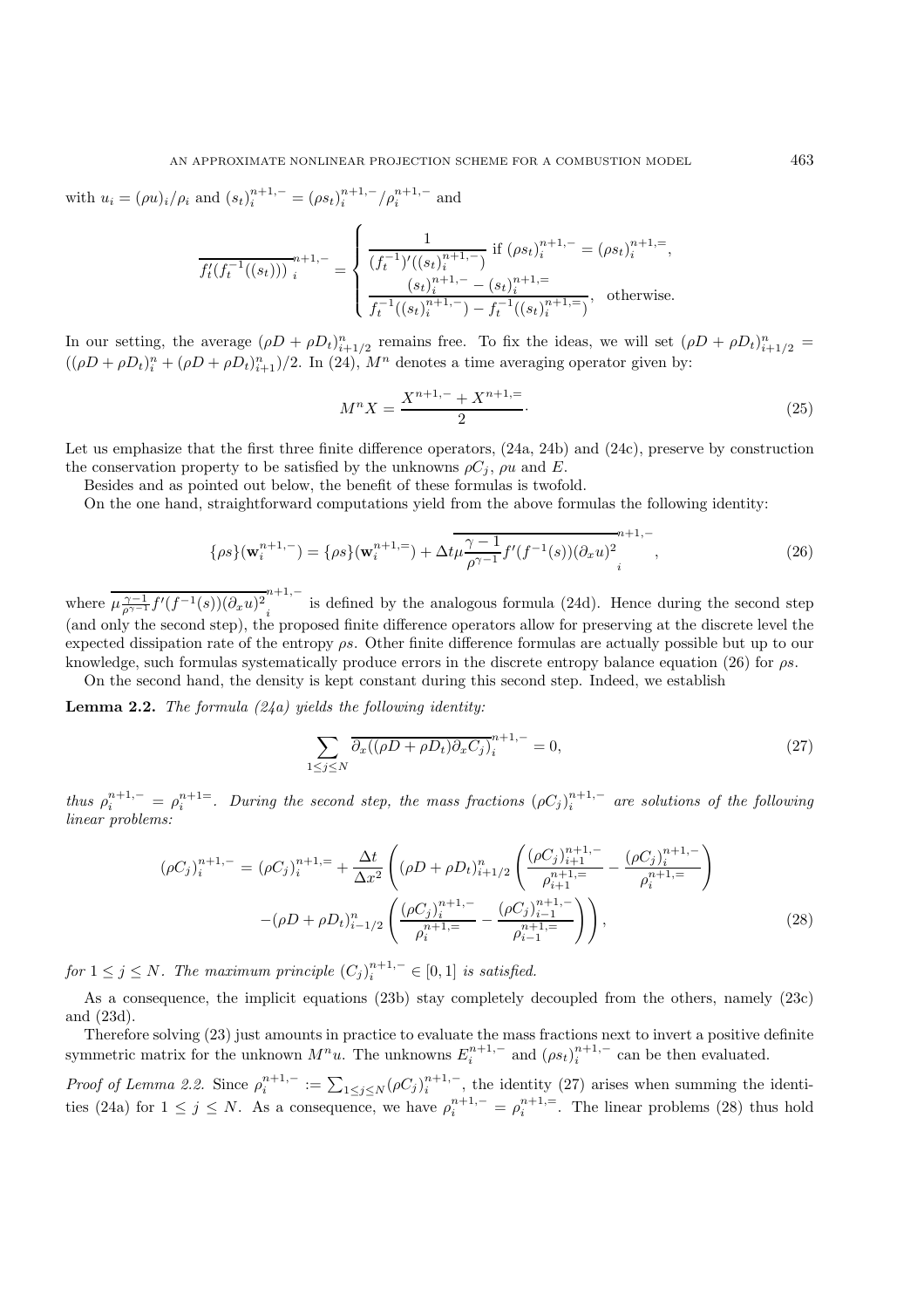as  $\rho_i^{n+1,-}$  are substituted by  $\rho_i^{n+1,-}$  in the operators (24a). Since the matrix to invert is a M-matrix, the maximum principle is obtained. Indeed, let us set

$$
\alpha_{i+1} = \frac{\Delta t}{\Delta x^2} (\rho D + \rho D_t)_{i+1/2}^n > 0,
$$

to rewrite (28) in the following form:

$$
-\alpha_{i-1}(C_j)_{i-1}^{n+1,-} + (1+\alpha_{i+1}+\alpha_{i-1})(C_j)_{i}^{n+1,-} - \alpha_{i+1}(C_j)_{i+1}^{n+1,-} = (C_j)_{i}^{n+1,-},
$$

where  $(C_j)_i^{n+1,=} \in [0,1]$ . The proof is thus completed.

The above two steps yield a standard finite volume method for approximating the solutions of (15). Such a method will be referred in the sequel as to a classical  $L^2$ -projection method. Nevertheless, this scheme is easily seen to yield the following discrete form for (9):

$$
\mu_{t} \frac{\gamma_{t} - 1}{(\rho_{i}^{n+1,-})^{\gamma_{t}-1}} f_{t}'(f_{t}^{-1}((s_{t})_{i}^{n+1,-})) \left( \{ \rho s \}(\mathbf{w}_{i}^{n+1,-}) - (\rho s)_{i}^{n} + \frac{\Delta t}{\Delta x} \Big\{ \{ \rho s u \}_{i+1/2}^{n} - \{ \rho s u \}_{i-1/2}^{n} \Big\} \right) - \mu \frac{\gamma - 1}{(\rho_{i}^{n+1,-})^{\gamma - 1}} f'(f^{-1}(s(\mathbf{w}_{i}^{n+1,-}))) \left( (\rho s_{t})_{i}^{n+1,-} - (\rho s_{t})_{i}^{n} + \frac{\Delta t}{\Delta x} \Big\{ \{ \rho s_{t} u \}_{i+1/2}^{n} - \{ \rho s_{t} u \}_{i-1/2}^{n} \Big\} \right) = \mathcal{E}_{i}^{n} \neq 0,
$$
\n(29)

where the error  $\mathcal{E}_i^n$  is nothing but the numerical rate of entropy dissipation (see Godlewski and Raviart [13] for further details but also Berthon and Coquel [5]). As usual, we have used the notations  $\{\rho s u\}_{i+1/2}^n$  and  $\{\rho s_t u\}_{i=1/2}^n$  for denoting the associated numerical flux functions.

This strongly implies that the classical  $L^2$ -projection method can only fail in satisfying the balance entropy condition (9), excepted with violation of the convexity properties of the Lax entropies (see [5]). The reader is referred to the numerical results below for an illustration of the negative consequences of such a failure.

# 2.1.3. *Third step: Nonlinear projection*  $(t^{n+1,-} \rightarrow t^{n+1})$

According to the discrete balance equation (29), standard finite volume methods induce a too large numerical rate of entropy dissipation for  $\rho s$  in comparison with that of  $\rho s_t$  that in turn precludes the satisfaction of (9). Here, we propose to add a nonlinear procedure as an additional step to classical  $L^2$ -projection methods, the so-called nonlinear projection step, which purpose is precisely to correct the former errors. Indeed, the aim of the third step we propose is to redistribute the errors between the two rates of entropy dissipation in order to keep them in balance according to (9). Let us emphasize that the numerical procedure derived below inherits by construction all the desirable stability properties satisfied by relevant approximate Riemann solvers.

In order to preserve the required conservation properties, let us define:

$$
(\rho C_j)_i^{n+1} = (\rho C_j)_i^{n+1,-}, \quad 1 \le j \le N,
$$
  
\n
$$
(\rho u)_i^{n+1} = (\rho u)_i^{n+1,-}, \quad E_i^{n+1} = E_i^{n+1,-}, \quad \left(\rho \frac{k^{C_{\epsilon 1}}}{\epsilon}\right)_i^{n+1} = \left(\rho \frac{k^{C_{\epsilon 1}}}{\epsilon}\right)_i^{n+1,-}.
$$
\n(30)

Then to enforce the validity of the balance entropy condition at the discrete level (9), we propose to seek for  $(\rho s_t)_i^{n+1}$  as a solution of:

$$
\mu_{t} \frac{\gamma_{t} - 1}{(\rho_{i}^{n+1,-})\gamma_{t} - 1} f_{t}'(f_{t}^{-1}((s_{t})_{i}^{n+1,-})) \left( \{ \rho s \}(\mathbf{w}_{i}^{n+1}) - (\rho s)_{i}^{n} + \frac{\Delta t}{\Delta x} \left\{ \{ \rho s u \}_{i+1/2}^{n} - \{ \rho s u \}_{i-1/2}^{n} \right\} \right) - \mu \frac{\gamma - 1}{(\rho_{i}^{n+1,-})\gamma - 1} f'(f^{-1}((s(\mathbf{w}_{i}^{n+1,-}))) \left( (\rho s_{t})_{i}^{n+1} - (\rho s_{t})_{i}^{n} + \frac{\Delta t}{\Delta x} \left\{ \{ \rho s_{t} u \}_{i+1/2}^{n} - \{ \rho s_{t} u \}_{i-1/2}^{n} \right\} \right) = 0, \quad (31)
$$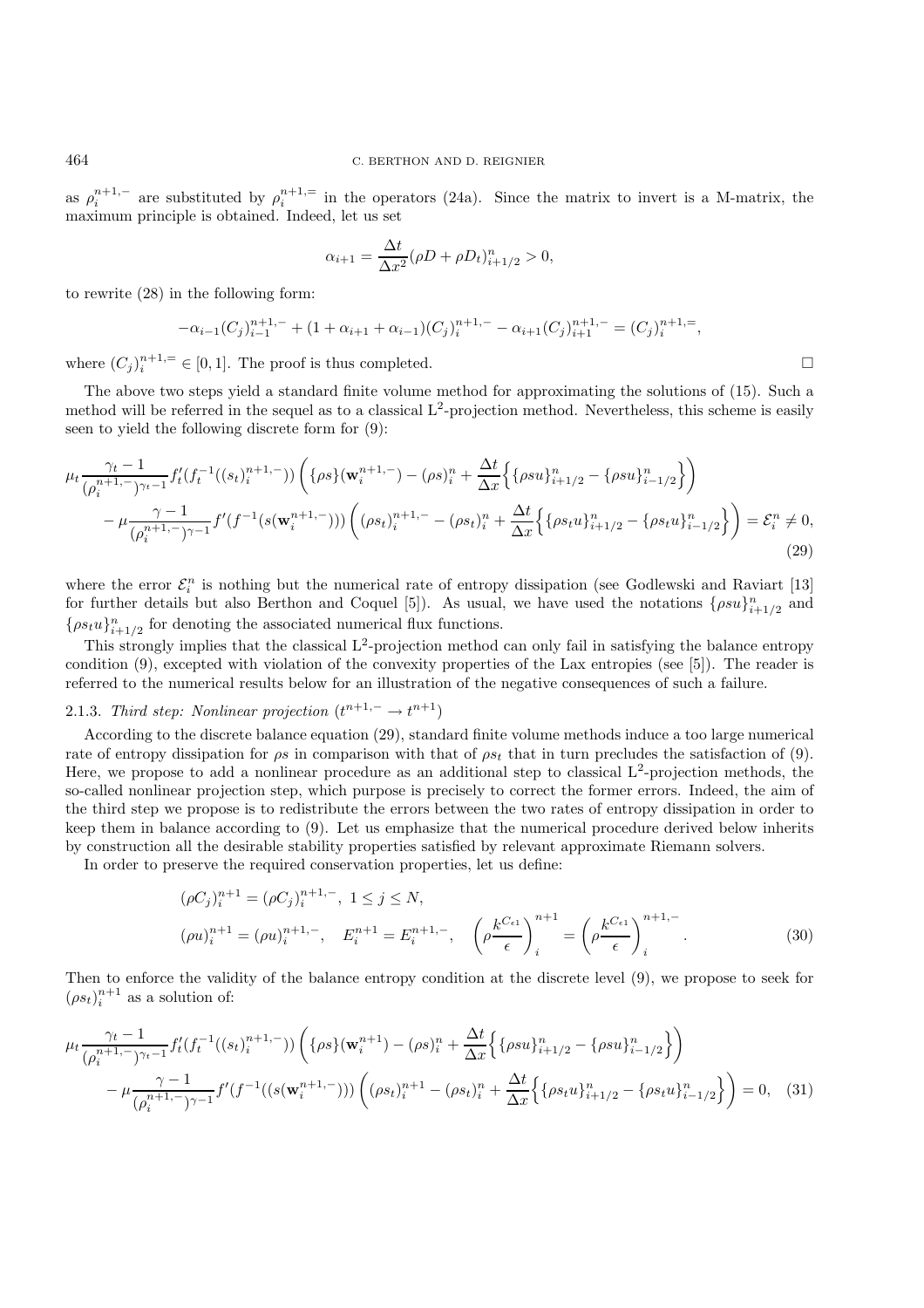where the numerical flux functions  $\{\rho s_t u\}_{i=1/2}^n$  and  $\{\rho s_u\}_{i=1/2}^n$  satisfy the Larrouturou formulas [17] (see also [5]). This in turn uniquely defines  $(\rho s)_i^{n+1}$  according to:

$$
(\rho s)_i^{n+1} = \{\rho s\} \left( (\rho C_1)_i^{n+1}, ..., (\rho C_N)_i^{n+1}, (\rho u)_i^{n+1}, E_i^{n+1}, (\rho s_t)_i^{n+1}, \left(\rho \frac{k^{C_{\epsilon 1}}}{\epsilon}\right)_i^{n+1} \right).
$$

Numerical methods based on (31) are referred in the sequel as to  $L^2$  nonlinear projection methods. The above nonlinear problem in the unknown  $(\rho s_t)_i^{n+1}$  can be shown to admit a unique nonnegative solution as soon as the approximate Riemann solver involved in the first step 2.1.1 obeys discrete entropy inequalities for the Lax pair  $(\rho s, \rho s u)$ . Indeed we have (see [5] for the proof):

**Theorem 2.3.** *Under the CFL restriction (20), the* L<sup>2</sup> *nonlinear projection (31) admits a unique solution. This solution satisfy*

$$
\{\rho s\}(\mathbf{w}_i^{n+1}) - (\rho s)_i^n + \frac{\Delta t}{\Delta x} \left\{ \{\rho s u\}_{i+1/2}^n - \{\rho s u\}_{i-1/2}^n \right\} \le 0. \tag{32}
$$

This above result is completed by the following stability result given in [5]:

**Theorem 2.4.** *Under the CFL restriction (20), the following discrete entropy inequalities are satisfied:*

$$
\{\rho\phi(s)\}(\mathbf{w}_i^{n+1}) - (\rho\phi(s))_i^n + \frac{\Delta t}{\Delta x} \Big\{ \{\rho\phi(s)u\}_{i+1/2}^n - \{\rho\phi(s)u\}_{i-1/2}^n \Big\} \le 0,
$$
\n(33a)

$$
\{\rho\psi(s_t)\}(\mathbf{w}_i^{n+1}) - (\rho\psi(s_t))_i^n + \frac{\Delta t}{\Delta x} \Big\{ \{\rho\psi(s_t)u\}_{i+1/2}^n - \{\rho\psi(s_t)u\}_{i-1/2}^n \Big\} \le 0,
$$
\n(33b)

*for any strictly increasing functions*  $\phi$  *and*  $\psi$  *assumed to satisfy the convexity of the maps*  $\mathbf{w} \to \rho \phi(s(\mathbf{w}))$  *and*  $\mathbf{w} \rightarrow \rho \psi(s_t)$ . The following maximum principles for the specific entropies s and  $s_t$  are met:

$$
(s)_i^{n+1} \le \max((s)_{i-1}^n, (s)_i^n, (s)_{i+1}^n), \tag{34a}
$$

$$
(s_t)_i^{n+1} \le \max((s_t)_{i-1}^n, (s_t)_i^n, (s_t)_{i+1}^n). \tag{34b}
$$

The pressure  $p(\mathbf{w}_i^{n+1})$ , the kinetic turbulent energy  $(\rho k)_i^{n+1}$  and its dissipation rate  $(\rho \epsilon)_i^{n+1}$  stay positive as soon as the density  $\rho_i^{n+1}$  is positive.

In addition, the following result is deduced from Lemma 2.1 and Lemma 2.2:

**Theorem 2.5.** *Under the CFL restriction (20), the maximum principle*

$$
(C_j)_i^{n+1} \in [0,1], \quad \text{for all } 1 \le j \le N \text{ and } i \in \mathbb{Z},
$$

*is satisfied.*

This concludes the presentation of the nonlinear projection method.

#### 2.1.4. *About variable viscosities*

For the sake of simplicity in the presentation of the nonlinear projection method, actually both viscosities are assumed to be constant. In a more general setting, the viscosities are smooth functions of the unknowns. All the above statements extend easily to such a viscosity function when adopting the following finite difference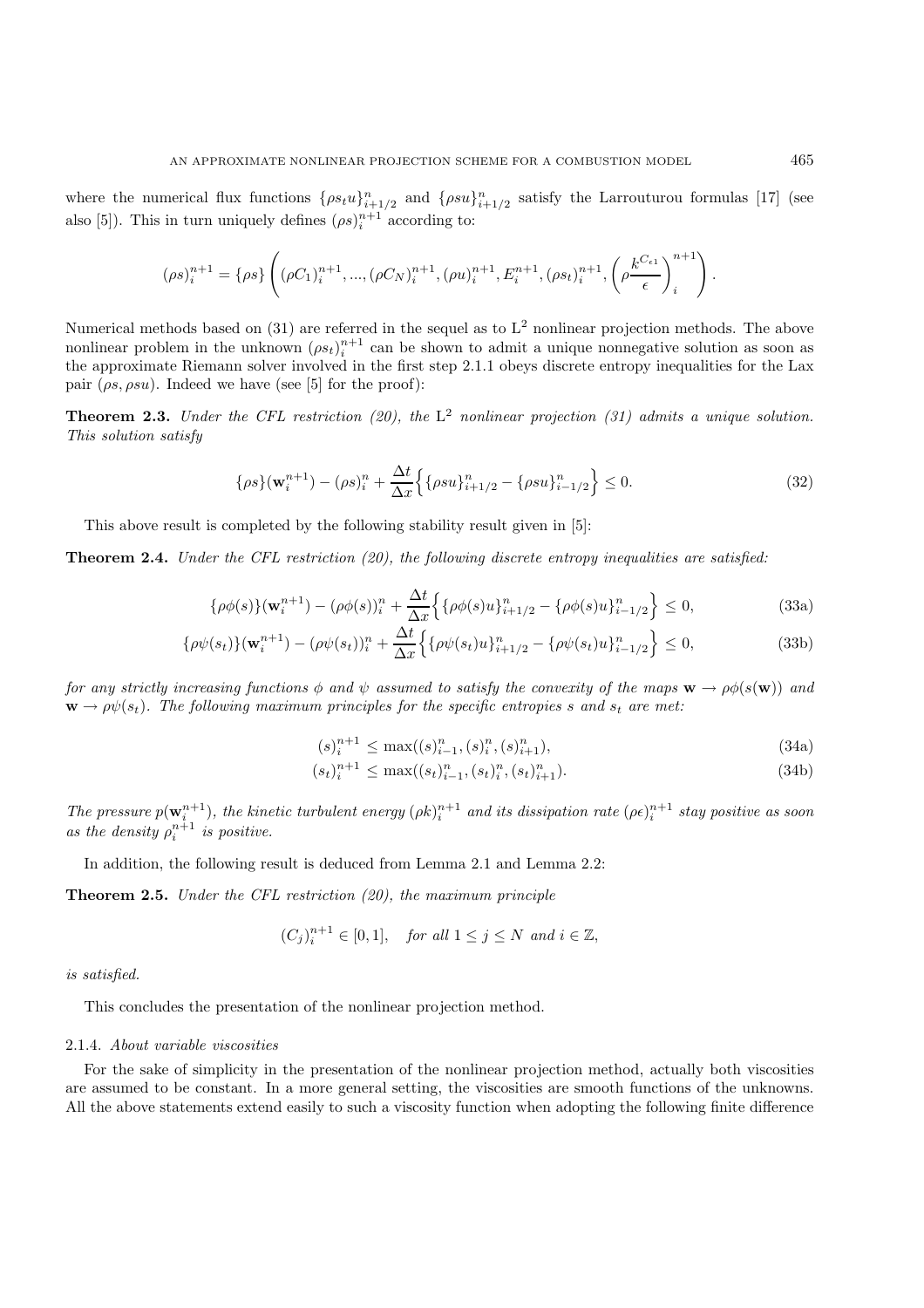formulas:

$$
\frac{\partial_x((\mu+\mu_t)\partial_x u)_i^{n+1,-}}{\partial_x((\mu+\mu_t)u\partial_x u)_i^{n+1,-}} = \frac{1}{\Delta x^2} \left( (\mu+\mu_t)_{i+1/2}^n (M^n u_{i+1} - M^n u_i) - (\mu+\mu_t)_{i-1/2}^n (M^n u_i - M^n u_{i-1}) \right),
$$
  

$$
\frac{\partial_x((\mu+\mu_t)u\partial_x u)_i^{n+1,-}}{\partial_x((\mu+\mu_t)u\partial_x u)_i^{n+1,-}} = \frac{1}{2\Delta x^2} \left( (\mu+\mu_t)_{i+1/2}^n ((M^n u_{i+1})^2 - (M^n u_i)^2) - (\mu+\mu_t)_{i-1/2}^n ((M^n u_i)^2 - (M^n u_{i-1})^2) \right),
$$
  

$$
\frac{\partial_x((\mu+\mu_t)u\partial_x u)_i^{n+1,-}}{\partial_x u^2} = \frac{\gamma_t - 1}{2\Delta x^2 (\rho_i^{n+1,-})\gamma_{t-1}} f_t'(f_t^{-1}((s_t)_{i}^{n+1,-}))
$$
  

$$
\times \left( (\mu_t)_{i+1/2}^n (M^n u_{i+1} - M^n u_i)^2 + (\mu_t)_{i-1/2}^n (M^n u_{i-1} - M^n u_{i-1})^2 \right),
$$

where  $(\mu + \mu_t)_{i=1/2}^n = (\mu)_{i=1/2}^n + (\mu_t)_{i=1/2}^n$ . The extension of the nonlinear projection (31) thus reads:

$$
\frac{\mu_t^{n+1,-} \frac{\gamma_t - 1}{(\rho_i^{n+1,-})^{\gamma_t - 1}} f'_t(f_t^{-1}((s_t)_i^{n+1,-})) \left( \{\rho s\} (\mathbf{w}_i^{n+1}) - (\rho s)_i^n + \frac{\Delta t}{\Delta x} \Big\{ \{\rho s u\}_{i+1/2}^n - \{\rho s u\}_{i-1/2}^n \Big\} \right)}{-\mu_t^{n+1,-} \frac{\gamma - 1}{(\rho_i^{n+1,-})^{\gamma - 1}} f'(f^{-1}((s(\mathbf{w}_i^{n+1,-}))) \left( (\rho s_t)_i^{n+1} - (\rho s_t)_i^n + \frac{\Delta t}{\Delta x} \Big\{ \{\rho s_t u\}_{i+1/2}^n - \{\rho s_t u\}_{i-1/2}^n \Big\} \right) = 0,
$$

where the averaged viscosities are defined as follows:

$$
\overline{\mu}_{i}^{n+1,-} = \begin{cases}\n\frac{(\mu)_{i+1/2}^{n} + (\mu)_{i-1/2}^{n}}{2} \text{ if } M^{n} u_{i+1} = M^{n} u_{i} = M^{n} u_{i-1},\\ \n\frac{(\mu)_{i+1/2}^{n} (M^{n} u_{i+1} - M^{n} u_{i})^{2} + (\mu)_{i-1/2}^{n} (M^{n} u_{i} - M^{n} u_{i-1})^{2}}{(M^{n} u_{i+1} - M^{n} u_{i})^{2} + (M^{n} u_{i} - M^{n} u_{i-1})^{2}}, \text{ otherwise,} \n\end{cases}
$$

with the analogous formula for the viscosity  $\mu_t$ .

### 2.1.5. *Nonlinear procedure and second order NCPs*

To conclude the present section, we emphasize that the above nonlinear method can be understood as a systematic procedure to compute the entropy  $\rho s_t$  dissipation rate, *i.e.* the second order NCP ( $\partial_x u$ )<sup>2</sup>. Indeed, the nonlinear step (31) reads as follows:

$$
(\rho s_t)_i^{n+1} - (\rho s_t)_i^n + \frac{\Delta t}{\Delta x} \Big\{ \{\rho s_t u\}_{i+1/2}^n - \{\rho s_t u\}_{i-1/2}^n \Big\} = \mu_t \frac{\gamma_t - 1}{(\rho_i^{n+1, -})^{\gamma_t - 1}} f_t'(f_t^{-1}((s_t)_i^{n+1, -})) \times \times \left[ \frac{(\rho_i^{n+1, -})^{\gamma - 1}}{(\gamma - 1)\mu} \frac{1}{f'(f^{-1}(s(\mathbf{w}_i^{n+1, -})))} \left( \{\rho s\} (\mathbf{w}_i^{n+1}) - (\rho s)_i^n + \frac{\Delta t}{\Delta x} \Big\{ \{\rho s u\}_{i+1/2}^n - \{\rho s u\}_{i-1/2}^n \Big\} \right) \Bigg], \quad (35)
$$

which is nothing but a discrete form of  $(7)$ . When compared with the discrete form of  $(7)$  obtained from the first two steps, we deduce from (35) the following formulas:

$$
\overline{(\partial_x u)^2}_i^{n+1} = \frac{(\rho_i^{n+1,-})^{\gamma-1}}{(\gamma-1)\mu} \frac{1}{f'(f^{-1}(s(\mathbf{w}_i^{n+1,-})))} \left( \frac{\{\rho s\}(\mathbf{w}_i^{n+1}) - (\rho s)_i^n}{\Delta t} + \frac{1}{\Delta x} \left\{ \{\rho s u\}_{i+1/2}^n - \{\rho s u\}_{i-1/2}^n \right\} \right) \ge 0. \quad (36)
$$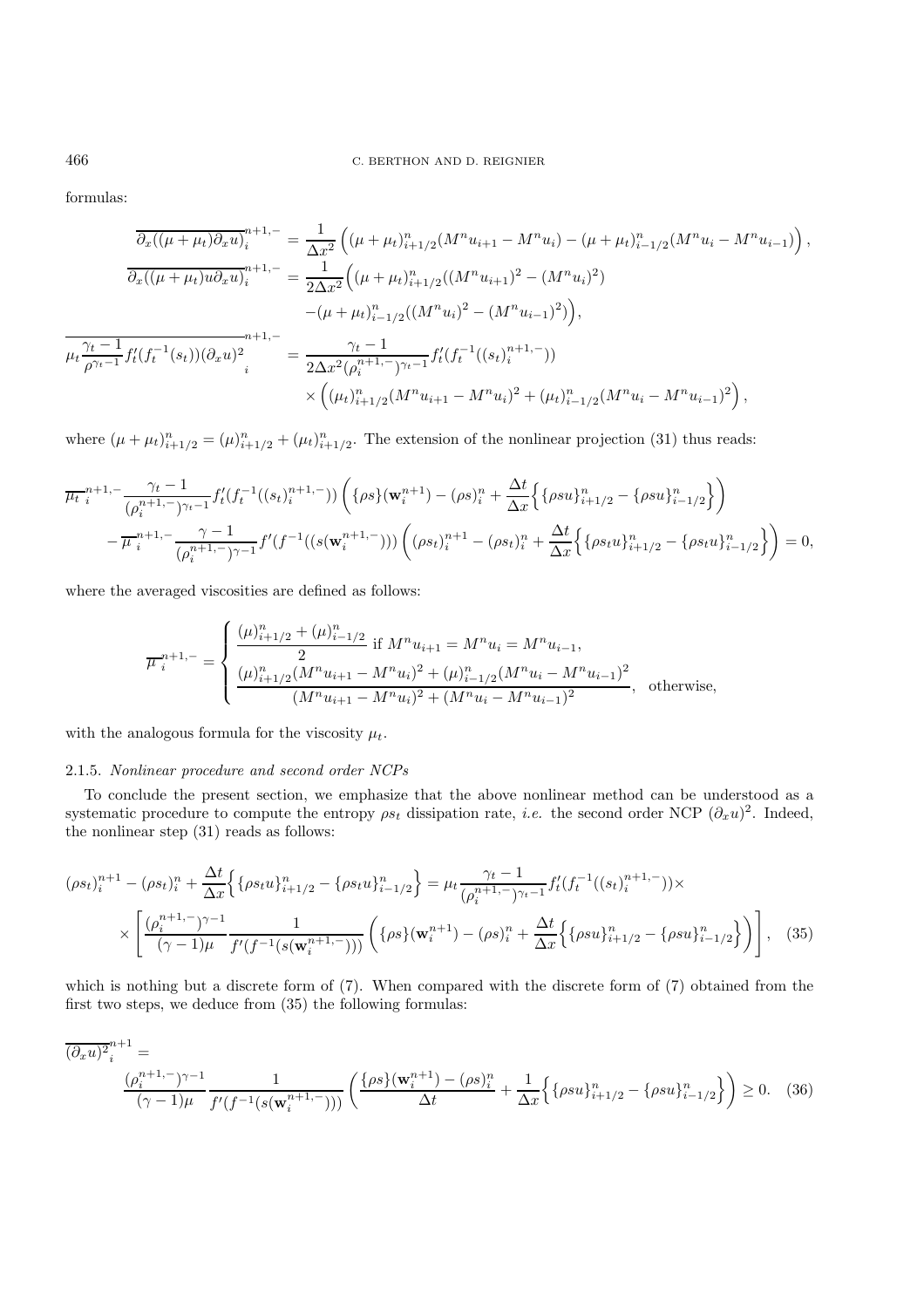Put in other words, the discrete formulas of  $(\partial_x u)^2$ , here proposed, to evaluate the dissipation rate of  $\rho s_t$  are consistent with the dissipation rate of the entropy  $\rho s$  since, from (6), we have:

$$
(\partial_x u)^2 = \frac{\rho^{\gamma - 1}}{(\gamma - 1)\mu} \frac{1}{f'(f^{-1}(s))} \times (\partial_t \rho s + \partial_x \rho s u), \qquad (37)
$$

and (36) is a discrete form of (37).

### 2.2. **Numerical approximation of (3b): Combustion**

From the numerical approximation of the solutions of the turbulence subsystem (3a), in the sequel the discrete solution  $\mathbf{w}_h(x, t^{n+1})$  is assumed to be known. Now, we deal with the combustion subsystem (3b) setting the same notations as stated in the above section.

Similarly to the approximation of (3a), the discrete vector

$$
\mathbf{u}_h(x,t^n) = ((\rho k_h)_h(x,t^n), (\rho Q)_h(x,t^n)),
$$

is assumed to be known at the time level  $t^n$ , and is evolved in time by two steps. For the sake of simplicity, let  $\lambda_t$  and  $C_p$  be assumed to be constant in the sequel. The extension to variable coefficients is directly deduced from the Section 2.1.4 where an extension to variable viscosities is proposed for the turbulence subsystem.

# 2.2.1. *First step*  $(t^n \to t^{n+1,-})$

We propose to solve as a first step the following Cauchy problem:

$$
\begin{cases}\n\partial_t \rho C_j + \partial_x \rho C_j u = 0, & 1 \le j \le N, \\
\partial_t \rho u + \partial_x \left(\rho u^2 + p + \frac{2}{3} \rho k\right) = 0, \\
\partial_t E + \partial_x \left(E + p + \frac{2}{3} \rho k\right) u = 0, \\
\partial_t \rho s_t + \partial_x \rho s_t u = 0, \\
\partial_t \rho \frac{k^{C_{\epsilon_1}}}{\epsilon} + \partial_x \rho \frac{k^{C_{\epsilon_1}}}{\epsilon} u = 0, \\
\partial_t \rho k_h + \partial_x \rho k_h u = 0, \\
\partial_t \rho Q + \partial_x \rho Qu = 0,\n\end{cases}
$$
\n(38)

when prescribing the initial data to  $\mathbf{v}_h(x, t^n) = (\mathbf{w}_h(x, t^n), \mathbf{u}_h(x, t^n)) \in \Omega \times \mathbb{R}_+^{\star} \times \mathbb{R}_+^{\star}$ . Once again, we solve (38) with the CFL like condition (20). Setting  $G_{i+1/2}^n = G(\mathbf{v}_i^n, \mathbf{v}_{i+1}^n)$ , where G denotes the Lipschitz continuous numerical flux function, the updated solution reads:

$$
\mathbf{v}_{i}^{n+1,-} = \mathbf{v}_{i}^{n} - \frac{\Delta t}{\Delta x} \left\{ G_{i+1/2}^{n} - G_{i-1/2}^{n} \right\}, \quad i \in \mathbb{Z}.
$$
 (39)

Let us note from now on that the first step in fact reads:

$$
G_{i+1/2}^n = {}^t \left( g_{i+1/2}^n, \tilde{g}_{i+1/2}^n \right), \tag{40}
$$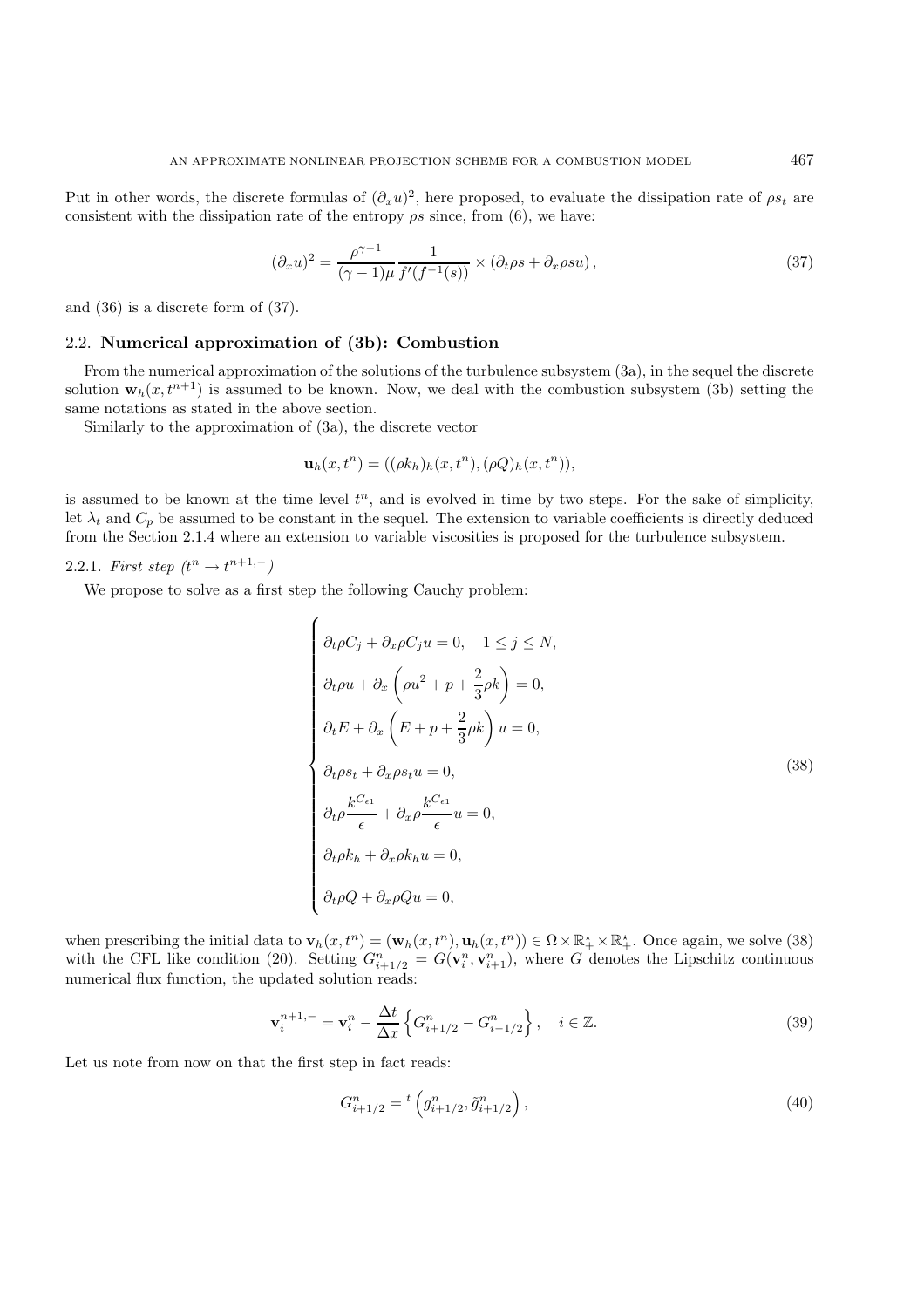where  $g_{i+1/2}^n$  is defined by (21) and  $\tilde{g}_{i+1/2}^n = \tilde{g}(\mathbf{v}_i^n, \mathbf{v}_{i+1}^n)$  with  $\tilde{g}$  the numerical flux function associated with the subsystem (3b).

The combustion first step is concluded when stated the following easy result:

**Lemma 2.6.** *Under the CFL restriction (20), the combustion unknowns satisfy positiveness:*  $(\rho k_h)_i^{n+1,-} > 0$ *and*  $(\rho Q)_i^{n+1,-} > 0$  *for all*  $i \in \mathbb{Z}$ *.* 

We omit the proof which is a direct consequence of the Godunov type method (for instance, see Godlewski and Raviart [13]).

2.2.2. *Second step: Diffusion operator*  $(t^{n+1,-} \rightarrow t^{n+1})$ 

The discrete vector  $\mathbf{u}_h(x, t^{n+1,-})$  is next evolved in time to the date  $t^{n+1}$  when solving with the initial data  ${\bf u}_h(x, t^{n+1,-})$ :

$$
\begin{cases}\n\partial_t \rho k_h = \partial_x \left(\frac{\lambda_t}{C_p} \partial_x k_h\right) + 2 \frac{\lambda_t}{C_p} (\partial_x p^\star)^2, \\
\partial_t \rho Q = \partial_x (\rho D_t \partial_x Q) + 2 \frac{\lambda_t}{S_{ct}} \sum_{1 \le j \le N} (\partial_x C_j)^2.\n\end{cases} \tag{41}
$$

For that purpose, we suggest to adopt the following implicit difference scheme:

$$
(\rho k_h)_i^{n+1} = (\rho k_h)_i^{n+1,-} + \Delta t \partial_x \left(\frac{\lambda_t}{C_p} \partial_x k_h\right)_i^{n+1} + 2\Delta t \frac{\lambda_t}{C_p} (\partial_x p^\star)_i^{n+1},\tag{42a}
$$

$$
(\rho Q)^{n+1}_i = (\rho Q)^{n+1,-}_i + \Delta t \overline{\partial_x (\rho D_t \partial_x Q)}^{n+1}_i + 2\Delta t \frac{\lambda_t}{S_{ct}} \sum_{1 \le j \le N} \overline{(\partial_x C_j)^2}^{n+1}_i,\tag{42b}
$$

where we have set:

$$
\overline{\partial_x \left( \frac{\lambda_t}{C_p} \partial_x k_h \right)_i}^{n+1} = \frac{1}{\Delta x^2} \frac{\lambda_t}{C_p} \left( \frac{(\rho k_h)_{i+1}^{n+1}}{\rho_{i+1}^{n+1}} - 2 \frac{(\rho k_h)_{i}^{n+1}}{\rho_i^{n+1}} + \frac{(\rho k_h)_{i-1}^{n+1}}{\rho_{i-1}^{n+1}} \right),\tag{43a}
$$

$$
\overline{\partial_x(\rho D_t \partial_x Q)}_i^{n+1} = \frac{1}{\Delta x^2} \left[ (\rho D_t)_{i+1/2}^{n+1} \left( \frac{(\rho Q)_{i+1}^{n+1}}{\rho_{i+1}^{n+1}} - \frac{(\rho Q)_i^{n+1}}{\rho_i^{n+1}} \right) - (\rho D_t)_{i-1/2}^{n+1} \left( \frac{(\rho Q)_i^{n+1}}{\rho_i^{n+1}} - \frac{(\rho Q)_{i-1}^{n+1}}{\rho_{i-1}^{n+1}} \right) \right].
$$
 (43b)

To complete the implicit difference scheme (42), we have to choose formulas for the discrete form of the dissipation rate  $(\partial_x p^*)^2$  and  $(\partial_x C_j)^2$ . As exemplified in the next section, basic finite difference formulas induce large errors for the approximated solutions when compared either the exact solutions. Indeed, basic formulas predict too low dissipation rates (see Fig. 3) which are of prime importance in the capture of viscous shock layers (see [5] to further details).

# 2.2.3. *Discrete form of*  $(\partial_x C_i)^2$

Concerning  $(\partial_x C_i)^2$ , the dissipation rate of the  $\rho Q$  governing equation is actually independently imposed. In fact, the evolution in time of both  $\rho Q$  and  $(\rho C_j^2/2)_{1 \le j \le N}$  must be kept in balance according to the additional law (10). Since we have

$$
(\partial_x C_j)^2 = -\frac{1}{\rho D + \rho D_t} \left\{ \partial_t \rho \frac{C_j^2}{2} + \partial_x \rho \frac{C_j^2}{2} u - \partial_x ((\rho D + \rho D_t) C_j \partial_x C_j) \right\},\tag{44}
$$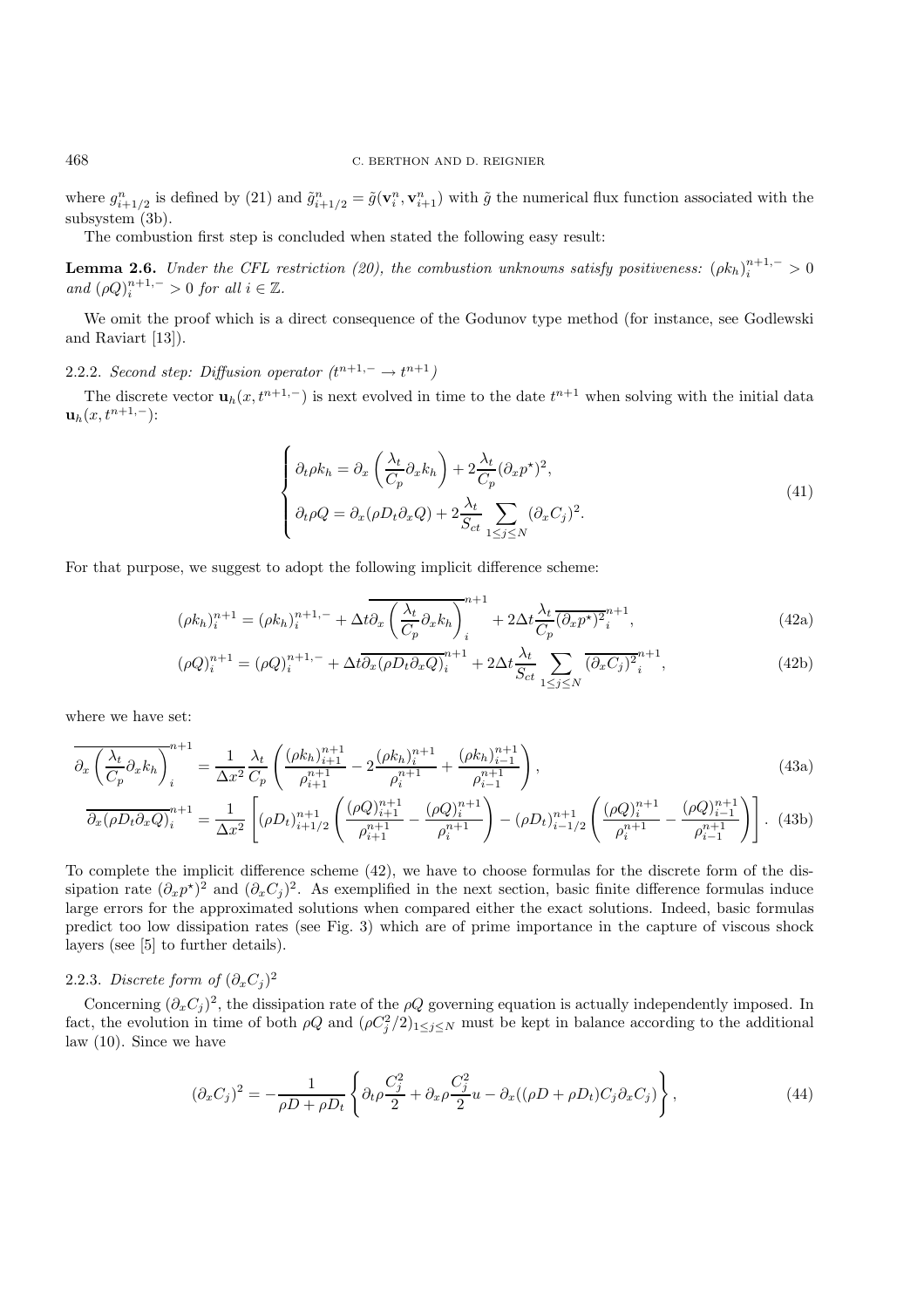for all  $1 \leq j \leq N$ , we thus propose the following formula:

$$
\overline{(\partial_x C_j)^2}_i^{n+1} = -\frac{1}{(\rho D + \rho D_t)_i^{n+1}} \times \left\{ \frac{\left\{\rho \frac{C_j^2}{2}\right\} (\mathbf{w}_i^{n+1}) - \left(\rho \frac{C_j^2}{2}\right)_i^n}{\Delta t} + \frac{\left\{\rho \frac{C_j^2}{2} u\right\}_{i+1/2}^n - \left\{\rho \frac{C_j^2}{2} u\right\}_{i-1/2}^n}{\Delta x} - \frac{\partial_x ((\rho D + \rho D_t) C_j \partial_x C_j)_i^{n+1}}{\Delta x} \right\} \tag{45}
$$

where we have set

$$
\overline{\partial_x((\rho D + \rho D_t)C_j \partial_x C_j)}_i^{n+1} = \frac{1}{2\Delta x^2} \Big( (\rho D + \rho D_t)_{i+1/2}^n \left( ((C_j)_{i+1}^{n+1})^2 - ((C_j)_{i}^{n+1})^2 \right) \n- (\rho D + \rho D_t)_{i-1/2}^n \left( ((C_j)_{i}^{n+1})^2 - ((C_j)_{i-1}^{n+1})^2 \right) \Big),
$$
\n(46)

where  $C_j := (\rho C_j)/\rho$ .

Let us emphasize from now on that the above two steps yield, at the discrete level, the following balance equation deduced from (10) and the  $\rho Q$  equation:

$$
(\rho D + \rho D_t) \left\{ \partial_t \rho Q + \partial_x \rho Q u - \partial_x (\rho D_t \partial_x Q) \right\}
$$
  
+ 
$$
2 \frac{\lambda_t}{S_{ct}} \sum_{1 \le j \le N} \left\{ \partial_t \rho \frac{C_j^2}{2} + \partial_x \rho \frac{C_j^2}{2} u - \partial_x ((\rho D + \rho D_t) C_j \partial_x C_j) \right\} = 0. \quad (47)
$$

As a consequence, we deal with the dissipation rate  $(\partial_x C_i)^2$  as a nonlinear projection method, similar to the procedure (31), with the benefit of the splitting turbulence-combustion making explicit the nonlinear procedure (45).

The discrete form of the mass fraction variance equation is thus obtained when establishing the following positiveness result:

**Lemma 2.7.** *Under the CFL restriction (20),*  $(\rho Q)_i^{n+1} \geq 0$  for all  $i \in \mathbb{Z}$ .

Since the matrix to be inverted to solve (42b) is monotone, the above result readily follows from Lemma 2.6 (see also the proof of the Lem. 2.2) and

**Lemma 2.8.** Let assume 
$$
\overline{(\partial_x C_j)^2_i}^{n+1}
$$
 be given by (45) for all  $1 \le j \le N$ , then  $\overline{(\partial_x C_j)^2_i}^{n+1} \ge 0$  for all  $i \in \mathbb{Z}$ .

*Proof.* First, let us recall that  $(\rho C_j)_i^{n+1}=$  is defined by  $(21)$ ,  $(\rho C_j)_i^{n+1}-$  is defined by  $(23a)$  and  $(\rho C_j)_i^{n+1}=$  $(\rho C_j)_i^{n+1,-}$  and  $\rho_i^{n+1} = \rho_i^{n+1,-}$  from (30) while  $\rho_i^{n+1,-} = \rho_i^{n+1,-}$  by virtue of Lemma 2.2. Since the function  $(\rho, \rho C_j) \to \rho C_j^2/2$  is convex, the following inequality easily follows using standard arguments (see for instance Godlewski–Raviart [13], Tadmor [24], Coquel–Perthame [10]):

$$
\left\{ \rho \frac{C_j^2}{2} \right\}(\mathbf{w}_i^{n+1, =}) - \left( \rho \frac{C_j^2}{2} \right)_i^n + \frac{\Delta t}{\Delta x} \left\{ \left\{ \rho \frac{C_j^2}{2}u \right\}_{i+1/2}^n - \left\{ \rho \frac{C_j^2}{2}u \right\}_{i-1/2}^n \right\} = -(\tilde{\mathcal{E}}_j)_i^n \leq 0,
$$

which is a direct consequence of the well-known Jensen inequality.

Now, let us consider (23a) to write

$$
\left(\frac{C_j}{2}\right)_i^{n+1,-} \times (\rho C_j)_i^{n+1,-} = \left(\frac{C_j}{2}\right)_i^{n+1,-} \times (\rho C_j)_i^{n+1,-} + \left(\frac{C_j}{2}\right)_i^{n+1,-} \times \Delta t \overline{\partial_x((\rho D + \rho D_t)\partial_x C_j)}_i^{n+1,-},
$$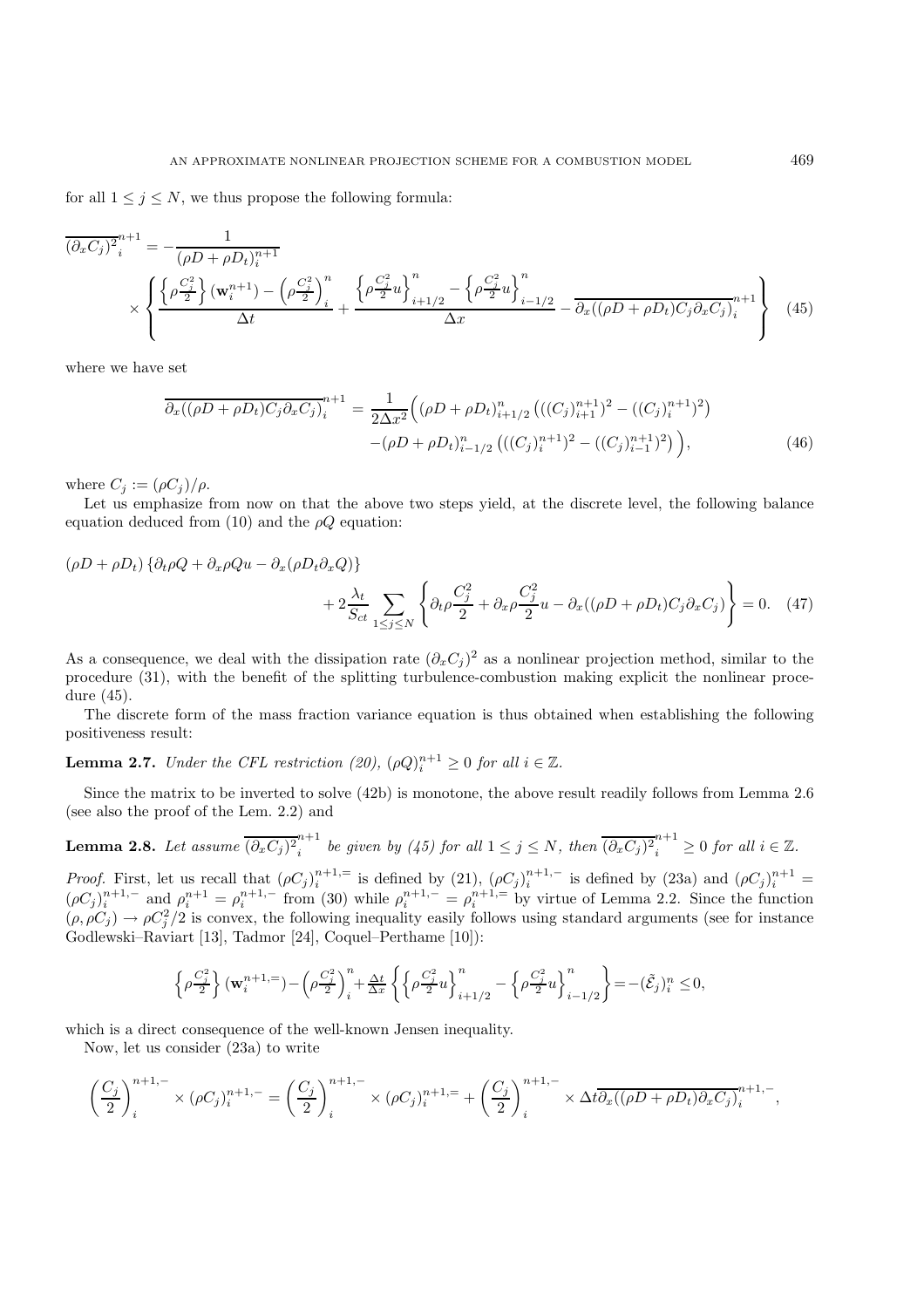which reads, after a straightforward computation, as follows:

$$
\left\{\rho \frac{C_j^2}{2}\right\}(\mathbf{w}_i^{n+1,-}) = \left\{\rho \frac{C_j^2}{2}\right\}(\mathbf{w}_i^{n+1,-}) - \frac{\rho_i^{n+1}}{2}\left((C_j)_i^{n+1,-} - (C_j)_i^{n+1,-}\right)^2
$$
  
 
$$
+ \frac{(C_j)_i^{n+1,-}}{2}\left((\rho C_j)_i^{n+1,-} - (\rho C_j)_i^{n+1,-}\right) + \frac{\Delta t}{2}(C_j)_i^{n+1,-} \overline{\partial_x((\rho D + \rho D_t)\partial_x C_j)}_i^{n+1,-}.
$$

Since

$$
((\rho C_j)_i^{n+1,-} - (\rho C_j)_i^{n+1,-}) = \Delta t \overline{\partial_x ((\rho D + \rho D_t) \partial_x C_j)_i^{n+1,-}},
$$

where we have

$$
(C_j)_i^{n+1,-} \overline{\partial_x((\rho D + \rho D_t)\partial_x C_j)}_i^{n+1,-} = \overline{\partial_x((\rho D + \rho D_t)C_j\partial_x C_j)}_i^{n+1,-}
$$
  

$$
- \frac{1}{2\Delta x^2} \left[ (\rho D + \rho D_t)_{i+1/2}^n \left( (C_j)_{i+1}^{n+1,-} - (C_j)_{i}^{n+1,-} \right)^2 + (\rho D + \rho D_t)_{i-1/2}^n \left( (C_j)_{i}^{n+1,-} - (C_j)_{i-1}^{n+1,-} \right)^2 \right],
$$

using  $(\rho C_j)_i^{n+1} = (\rho C_j)_i^{n+1,-}$  and  $\rho_i^{n+1} = \rho_i^{n+1,-}$ , we obtain

$$
\frac{\left\{\rho \frac{C_j^2}{2}\right\}(\mathbf{w}_i^{n+1}) - \left(\rho \frac{C_j^2}{2}\right)_i^n}{\Delta t} + \frac{\left\{\rho \frac{C_j^2}{2}u\right\}_{i+1/2}^n - \left\{\rho \frac{C_j^2}{2}u\right\}_{i-1/2}^n}{\Delta x} - \frac{\partial_x((\rho D + \rho D_t)C_j \partial_x C_j)_i^{n+1}}{\Delta x} =
$$
  
-  $(\tilde{\mathcal{E}}_j)_i^n - \frac{\rho_i^{n+1}}{2} \left((C_j)_i^{n+1,-} - (C_j)_i^{n+1,-}\right)^2$   
-  $\frac{1}{2\Delta x^2} \left[ (\rho D + \rho D_t)_{i+1/2}^n \left((C_j)_{i+1}^{n+1,-} - (C_j)_i^{n+1,-}\right)^2 + (\rho D + \rho D_t)_{i-1/2}^n \left((C_j)_{i+1}^{n+1,-} - (C_j)_{i-1}^{n+1,-}\right)^2 \right] \le 0.$ 

The proof is thus completed.  $\Box$ 

# 2.2.4. *Discrete form of*  $(\partial_x p^{\star})^2$

Once again, the dissipation rate of the  $\rho k_h$  equation, namely  $(\partial_x p^*)^2$ , is actually independently imposed and once again basic finite difference formulas of  $(\partial_x p^{\star})^2$  induce large errors. The very discrepancy between above dissipation rates  $(\partial_x u)^2$  and  $(\partial_x C_j)^2$  stays in the lack of a balance equation which prescribes the discrete formula to be used.

After the recent work of Coquel and LeFloch [8] (but see also [6] in the framework of systems in conservation form), dissipation rates are numerically shown to be negligible far away from viscous shock layers for relevant large enough Reynolds number as soon as dissipation rates vanish through contact waves (through which u and  $p + \frac{2}{3}\rho k$  are continuous).

Put in other words, we have  $(\partial_x p^*)^2 := O(1/Re)$ , but also  $(\partial_x u)^2 := O(1/Re)$ , far away from shock layers. Of course and as emphasized in the above sections, this turns out to be very different through a viscous shock layer where  $(\partial_x p^*)^2$  plays a major role.

When characterized through a viscous shock layer, the dissipation rate  $(\partial_x p^*)^2$  is shown to be evolved proportionally to  $(\partial_x u)^2$  as follows:

$$
(\partial_x p^*)^2 = \Theta(\mathbf{v})(\partial_x u)^2, \quad \text{in a shock layer}, \tag{48}
$$

where  $\Theta$  denotes a function to be specified. As a consequence, we have:

$$
\partial_t \rho k_h + \partial_x \rho k_h u = \partial_x \left( \frac{\lambda_t}{C_p} \partial_x k_h \right) + 2 \frac{\lambda_t}{C_p} \Theta(\mathbf{v}) (\partial_x u)^2 + O\left(\frac{1}{Re}\right), \tag{49}
$$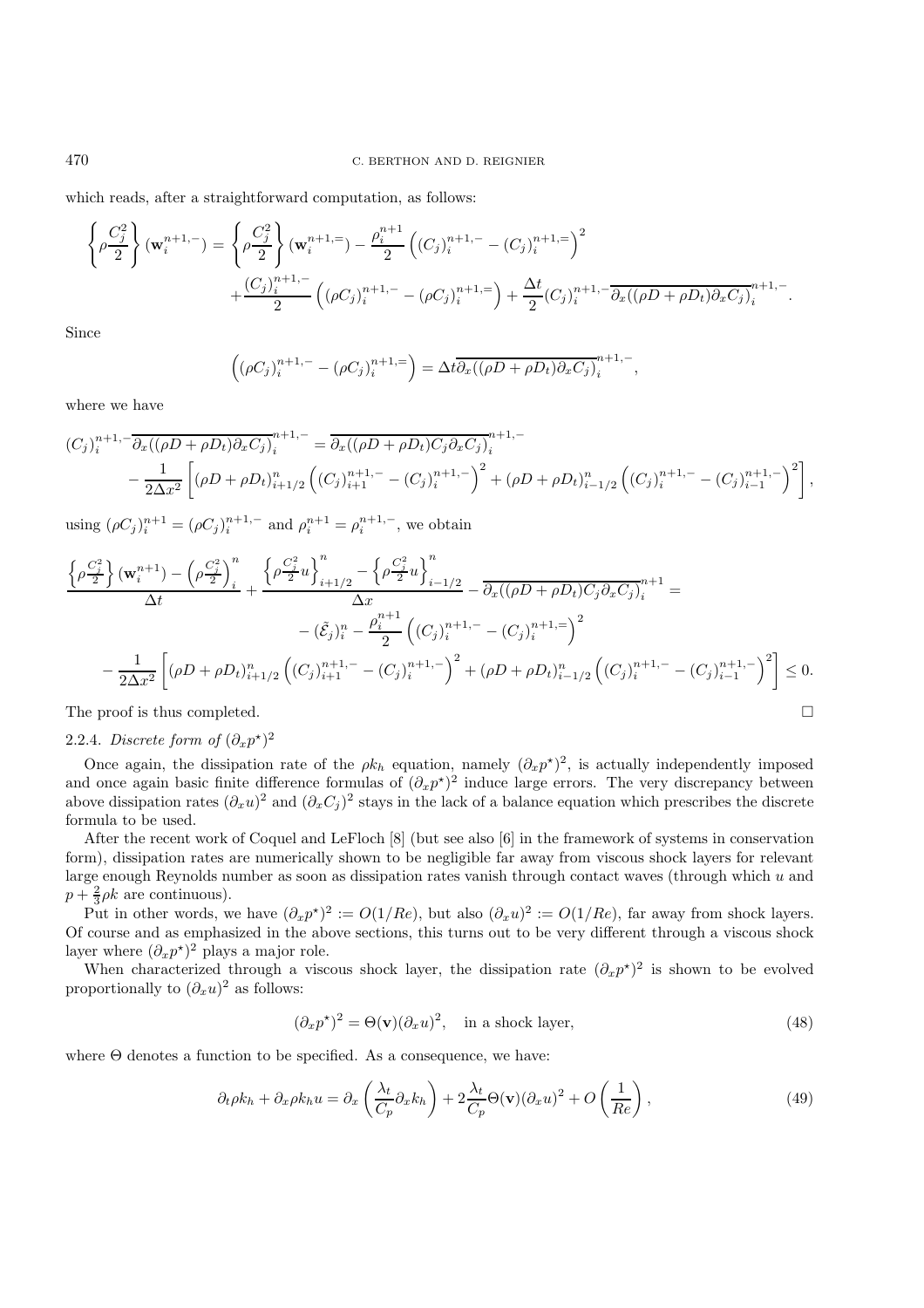to obtain an approximate balance equation, deduced from (37):

$$
\left\{\partial_t \rho k_h + \partial_x \rho k_h u - \partial_x \left(\frac{\lambda_t}{C_p} \partial_x k_h\right)\right\} - 2 \frac{\lambda_t}{C_p} \Theta(\mathbf{v}) \frac{\rho^{\gamma - 1}}{(\gamma - 1)\mu} \frac{1}{f'(f^{-1}(s))} \left\{\partial_t \rho s + \partial_x \rho s u\right\} = O\left(\frac{1}{Re}\right). \tag{50}
$$

We thus propose the following formula:

$$
\overline{(\partial_x p^*)^2}_i^{n+1} = \Theta(\mathbf{v}_i^{n+1}) \overline{(\partial_x u)^2}_i^{n+1},\tag{51}
$$

where  $\overline{(\partial_x u)^2}^{n+1}_i$  is given by (36).

At the end of the second step, (50) is enforced at the discrete level.

To conclude the presentation of the discrete formula of  $(\partial_x p^*)^2$ , the precise from of (48) is established (the proof is given below):

**Lemma 2.9.** *Through a viscous shock layer, the following identity holds true:*

$$
(\partial_x p^*)^2 = \left[ \left( 1 + \frac{\gamma_t - 1}{\gamma - 1} \frac{\mu_t}{\mu} \right) \left( \gamma p - \rho \frac{\partial_x p}{\partial_x \rho} \right) - \left( \gamma p + \frac{2}{3} \gamma_t \rho k \right) \right]^2 \frac{(\partial_x u)^2}{(u - \sigma)^2},\tag{52}
$$

*where*  $\sigma = \partial_x(\rho u)/\partial_x \rho$  *denotes the propagation speed of the wave.* 

In (51), since the function  $\Theta$  involves derivatives, we need to be more precise in the discrete formula to be used. First, let us recall that never the density stays constant trough a compression wave. Then, we will consider  $\overline{(\partial_x p^*)^2}_i^{n+1} = 0$  as soon as  $\rho_{i+1}^{n+1} = \rho_{i-1}^{n+1}$ . Next, for  $\rho_{i+1}^{n+1} \neq \rho_{i-1}^{n+1}$  we set

$$
\frac{\overline{\partial_x p}}{\partial_x \rho_i}^{n+1} = \frac{p_{i+1}^{n+1} - p_{i-1}^{n+1}}{\rho_{i+1}^{n+1} - \rho_{i-1}^{n+1}} \quad \text{and} \quad \sigma_i^{n+1} = \frac{(\rho u)_{i+1}^{n+1} - (\rho u)_{i-1}^{n+1}}{\rho_{i+1}^{n+1} - \rho_{i-1}^{n+1}}.
$$

Let us specify the case  $u_i^{n+1} - \sigma_i^{n+1} = 0$ . Such a situation does not occur in a viscous shock layer (but only for contact wave). As a consequence, if  $u_i^{n+1} = \sigma_i^{n+1}$  we are in a region where  $(\partial_x p^*)^2 = O(1/Re)$ . We thus set  $\overline{(\partial_x p^*)^2}_i^{n+1} = 0.$ 

To summarize, the proposed formula reads as follows:

$$
\overline{(\partial_x p^*)^2}_i^{n+1} = \begin{cases}\n0 \text{ if } \rho_{i+1}^{n+1} = \rho_{i-1}^{n+1} \text{ or } \sigma_i^{n+1} = u_i^{n+1}, \\
\left[\left(1 + \frac{\gamma_t - 1}{\gamma - 1} \frac{\mu_t}{\mu}\right) \left(\gamma p_i^{n+1} - \rho_i^{n+1} \frac{\partial_x p}{\partial_x \rho_i}^{n+1}\right) \right. \\
-\left(\gamma p_i^{n+1} + \frac{2}{3} \gamma_t (\rho k)_i^{n+1}\right)\right]^2 \frac{(\partial_x u)^2_i^{n+1}}{(u_i^{n+1} - \sigma_i^{n+1})^2}, \text{ otherwise.} \n\end{cases}
$$

We conclude the discrete form of  $(\rho k_h)$  with the following result:

**Lemma 2.10.** *Under the CFL condition (20),*  $(\rho k_h)_i^{n+1} \geq 0$  *for all*  $i \in \mathbb{Z}$ *.* 

The proof is a direct consequence of the monotone property of the matrix to be inverted to solve (42a) and the positiveness satisfied by (36) (see also the proof of the Lem. 2.2).

The numerical results which arise when a rarefaction wave is approximated, do not give on coarse meshes a fairly good agreement as expected when compared with the exact solution (briefly detailed in the next section). In fact, the discrete form (51) is based on the numerical dissipation rate of the entropy  $\rho s$ . This one needs a high level refinement to be small enough (and thus to be negligible) when approximating smooth solutions,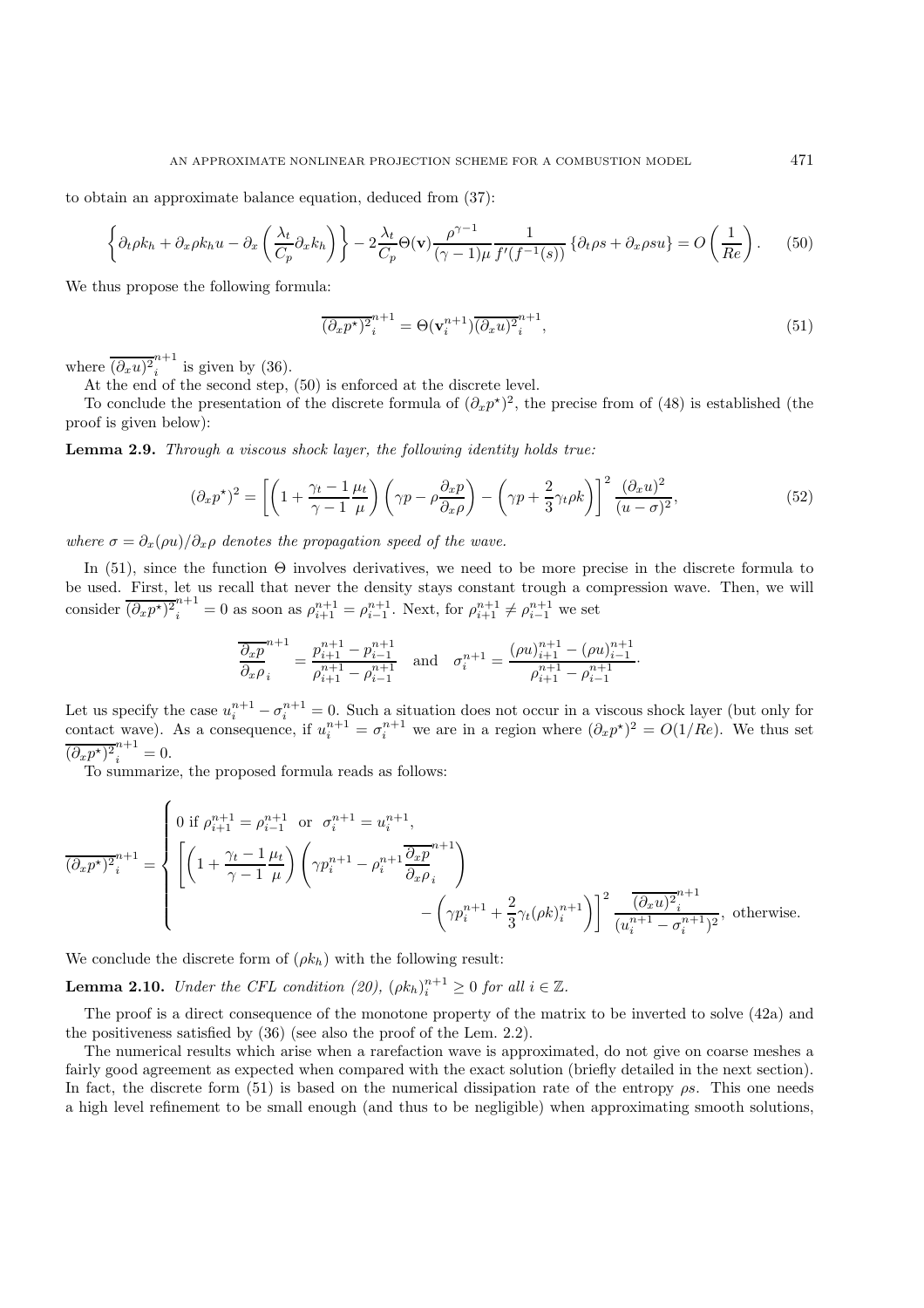

FIGURE 4. Mesh refinement for rarefaction wave using  $\overline{(\partial_x u)^2}^{n+1}_i$  $i^{n+1}$  and  $\overline{(\partial_x u)^2}_i^{n+1/2}$ .

rarefaction wave for instance. To illustrate our purpose, we display in the Figure 4 the approximated solution of the Riemann problem for (3) with an initial discontinuity located at  $x = 0$  separating the following left and right states:

$$
\rho_L = 1
$$
,  $u_L = -1$ ,  $p_L = 1$ ,  $k_L = 1$ ,  $(k_h)_L = 2$ ,  $Q = 1$ ,  
\n $\rho_R = 0.41$ ,  $u_R = 0.26$ ,  $p_R = 0.29$ ,  $k_R = 0.55$ ,  $(k_h)_R = 40$ ,  $Q = 1$ .

The parameters of the model are given by:

$$
\frac{\mu_t}{\mu} = 1, \quad \frac{\lambda_t}{S_{ct}(D+D_t)} = \frac{1}{2}, \quad \frac{\lambda_t}{C_p\mu} = 0.01.
$$

To enforce a near zero numerical dissipation rate of entropy for smooth solution, we propose a Crank–Nicholson type discrete formula of the numerical entropy flux function and we set:

$$
\overline{(\partial_x p^\star)^2}_i^{n+1} = \Theta(\mathbf{v}_i^{n+1}) \overline{(\partial_x u)^2}_i^{n+1/2},\tag{53}
$$

where

$$
\overline{(\partial_x u)^2}_i^{n+1/2} = \frac{(\rho_i^{n+1})^{\gamma-1}}{(\gamma-1)\mu} \frac{1}{f'(f^{-1}(s(\mathbf{w}_i^{n+1})))}
$$
\n
$$
\times \left( \frac{\{\rho s\}(\mathbf{w}_i^{n+1}) - (\rho s)_i^n}{\Delta t} + \frac{1}{\Delta x} \left\{ \frac{\{\rho s u\}_{i+1/2}^{n+1} + \{\rho s u\}_{i+1/2}^n}{2} - \frac{\{\rho s u\}_{i-1/2}^{n+1} + \{\rho s u\}_{i-1/2}^n}{2} \right\} \right). \tag{54}
$$

This numerical procedure makes the numerical results to be in agreement with the exact solution for mesh refinements of interest. The "convergence rate" is in fact increased (see Fig. 4).

To conclude the section, we establish the Lemma 2.9.

*Proof of Lemma 2.9.* The viscous shock profiles are defined by the traveling wave solutions, *i.e.* particular solutions in the form  $\mathbf{v}(x, t) = \hat{\mathbf{v}}(x - \sigma t)$  where  $\sigma \in \mathbb{R}$  denotes the propagation speed of the wave. For the sake of simplicity, we set  $\xi = x - \sigma t$ . These solutions satisfy the limits (4). The function  $\hat{\mathbf{v}}$  is a traveling wave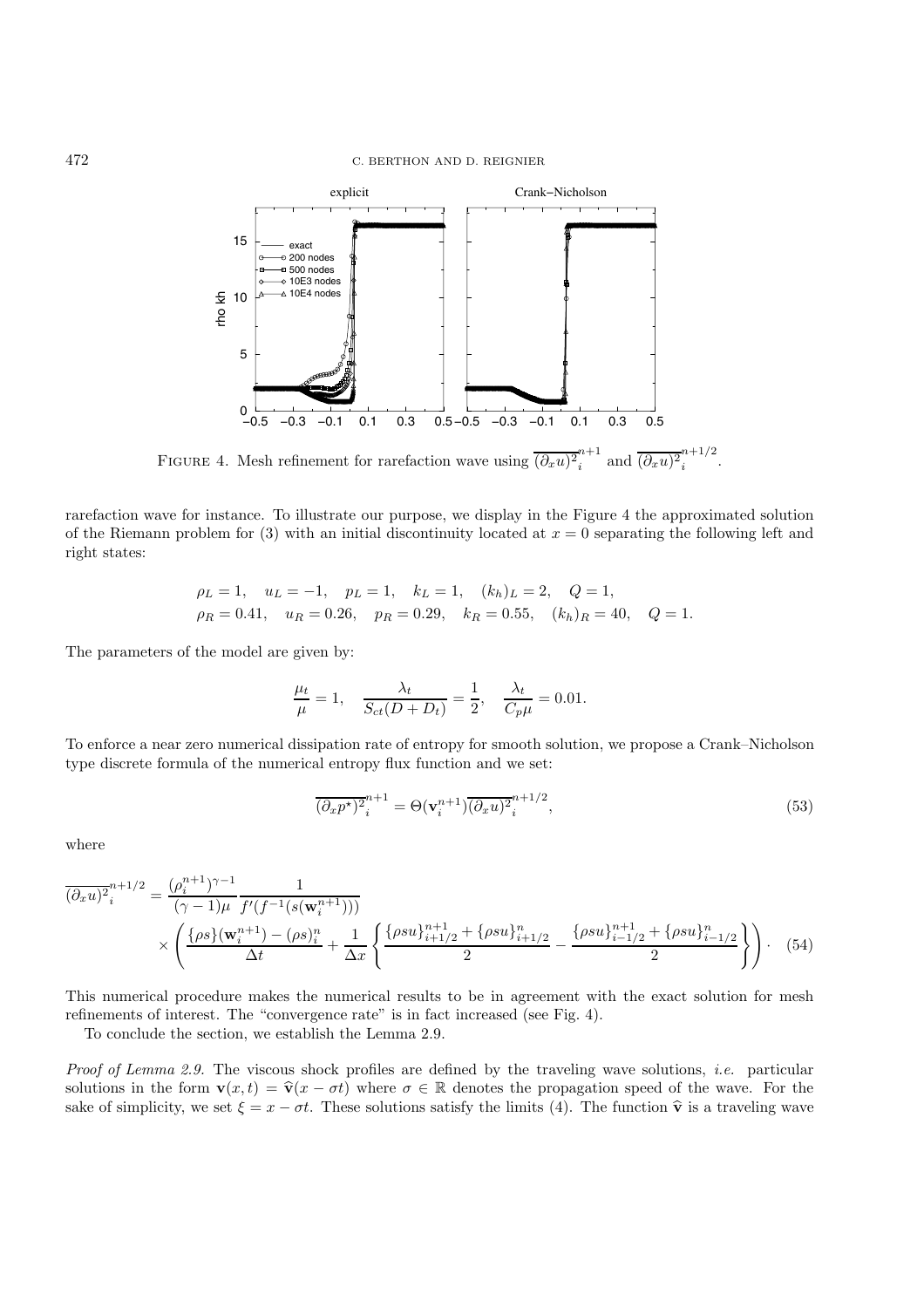solution of (3) iff it is a solution of the following ODE system:

$$
-\sigma d_{\xi}\rho C_j + d_{\xi}\rho C_j u = d_{\xi}((\rho D + \rho D_t)d_{\xi}C_j), \quad 1 \le j \le N,
$$
\n(55a)

$$
-\sigma d_{\xi}\rho u + d_{\xi}\left(\rho u^2 + p + \frac{2}{3}\rho k\right) = d_{\xi}\left((\mu + \mu_t)d_{\xi}u\right),\tag{55b}
$$

$$
-\sigma d_{\xi}E + d_{\xi}\left(E + p + \frac{2}{3}\rho k\right)u = d_{\xi}((\mu + \mu_t)ud_{\xi}u),\tag{55c}
$$

$$
-\sigma d_{\xi}\rho k + d_{\xi}\rho k u + \frac{2}{3}\rho k d_{\xi} u = \mu_t (d_{\xi} u)^2,
$$
\n(55d)

$$
-\sigma d_{\xi}\rho\epsilon + d_{\xi}\rho\epsilon u + \frac{2}{3}C_{\epsilon 1}\rho\epsilon d_{\xi}u = C_{\epsilon 1}\frac{\epsilon}{k}\mu_t(d_{\xi}u)^2
$$
\n(55e)

$$
-\sigma d_{\xi}\rho k_h + d_{\xi}\rho k_h u = d_{\xi}\left(\frac{\lambda_t}{C_p}d_{\xi}k_h\right) + 2\frac{\lambda_t}{C_p}(d_{\xi}p^{\star})^2,
$$
\n(55f)

$$
-\sigma d_{\xi}\rho Q + d_{\xi}\rho Qu = d_{\xi}(\rho D_t d_{\xi}Q) + 2\frac{\lambda_t}{S_{ct}} \sum_{1 \le j \le N} (d_{\xi}C_j)^2.
$$
\n(55g)

First, the sum of the  $N$  mass fractions gives

$$
-\sigma d_{\xi}\rho + d_{\xi}\rho u = 0, \tag{56}
$$

to obtain  $\sigma = d_{\xi} \rho u/d_{\xi} \rho$ , where  $d_{\xi} \rho$ , and thus  $d_{\xi} u$ , does not vanish (see [3,4]).

Since the state law (2) is assumed, we easily deduce from (55c) and (55d) the following identity:

$$
-\sigma d_{\xi}p + d_{\xi}pu + (\gamma - 1)p d_{\xi}u = (\gamma - 1)\mu(d_{\xi}u)^{2}.
$$
\n(57)

Now, let us note the following equality:

$$
-\sigma d_{\xi} X + d_{\xi} X u + (\alpha - 1) X d_{\xi} u = (u - \sigma) d_{\xi} X + \alpha X d_{\xi} u,
$$

where  $\alpha \in \mathbb{R}$  and X denotes respectively p and  $\frac{2}{3}\rho k$ , to obtain:

$$
(u - \sigma)d_{\xi}p + \gamma pd_{\xi}u = (\gamma - 1)\mu(d_{\xi}u)^{2},\tag{58}
$$

$$
(u - \sigma)d_{\xi} \frac{2}{3}\rho k + \gamma_t \left(\frac{2}{3}\rho k\right) d_{\xi} u = (\gamma_t - 1)\mu_t (d_{\xi} u)^2.
$$
\n(59)

The sum of the two above identities reads:

$$
(u-\sigma)d_{\xi}p^{\star} = \left[ ((\gamma - 1)\mu + (\gamma_t - 1)\mu_t)d_{\xi}u - \left(\gamma p + \frac{2}{3}\gamma_t\rho k\right)\right]d_{\xi}u.
$$

From (58), we have

$$
d_{\xi}u = \frac{(u-\sigma)\frac{d_{\xi}p}{d_{\xi}u} + \gamma p}{(\gamma - 1)\mu},
$$

where

$$
(u - \sigma) = -\rho \frac{d_{\xi} u}{d_{\xi} \rho}.
$$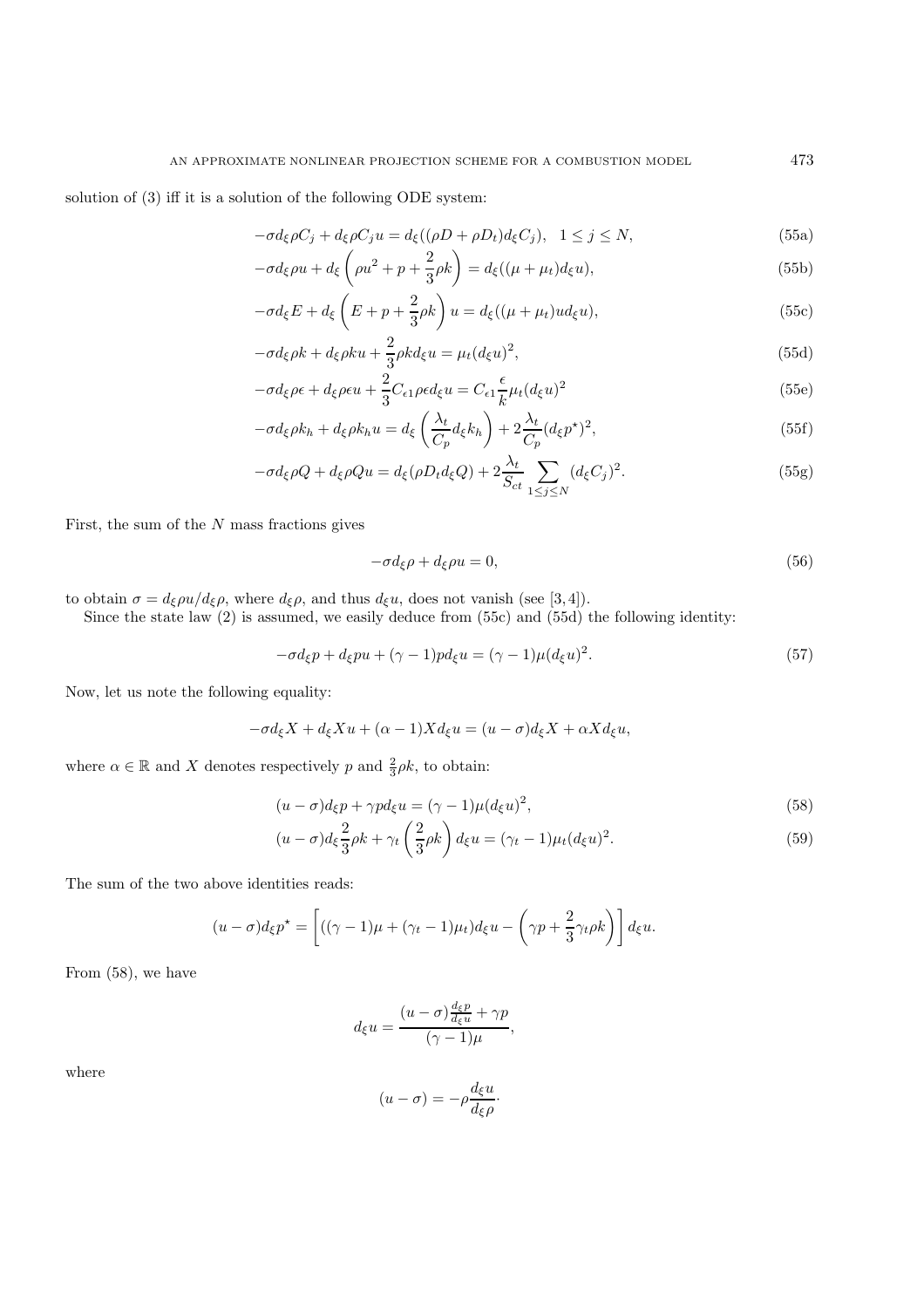We thus obtain

$$
d_{\xi}p^{\star} = \left[ \left( 1 + \frac{\gamma_t - 1}{\gamma - 1} \frac{\mu_t}{\mu} \right) \left( \gamma p - \rho \frac{d_{\xi}p}{d_{\xi}\rho} \right) - \left( \gamma p + \frac{2}{3} \gamma_t \rho k \right) \right] \frac{d_{\xi}u}{u - \sigma},
$$

and the proof is completed.  $\square$ 

#### 3. Numerical experiments

The ability of the above discussed schemes, namely the  $L^2$ -projection method and the nonlinear projection scheme, in the capture of viscous shock layers for (3) is evaluated when testing their sensitivity in the prediction of the end states with respect to the mesh refinement when an ideal gas is considered with constant adiabatic exponent for two components  $(N = 2)$ . For the sake of comparison, the systematic approach for approximating the solutions of systems in non conservation form is included in the benchmarks. In what follows, Riemann solutions of (60) are approximated using one of the most widely used method: namely the Roe scheme [22] and its extension to multicomponent flows [1, 9]. We have considered an approximate Riemann solver instead of an exact Godunov scheme (as prescribed in the previous section) to emphasize that our procedure turns out to be a systematic correction of the L<sup>2</sup>-projection method. The theoretical properties, established in the previous section, agree with the stability properties of the adopted finite volume method in the first step. Concerning the boundary conditions, we have just considered boundary conditions according to the system (38) (see [13]). In the following numerical results, the heat conduction is assumed negligible. In the case of non zero heat conduction and turbulent conductivity, actually, the numerical method we propose is based on an additional step where heat conduction is discretized by usual formulas (see [20]).

#### 3.1. **The usual approach for solving (3)**

For the sake of comparison, we end the present section when briefly recalling the most usual (if not systematic) approach for approximating the solutions of systems in non conservation form like (3). According to this approach, all the non conservative products are rejected to the right hand side of the governing equations and are treated as "source terms". The first step is therefore concerned with the following first order extracted system in conservation form:

$$
\begin{cases}\n\partial_t \rho C_j + \partial_x \rho C_j u = 0, & 1 \leq j \leq N, \\
\partial_t \rho u + \partial_x \left(\rho u^2 + p + \frac{2}{3} \rho k\right) = 0, \\
\partial_t E + \partial_x \left(E + p + \frac{2}{3} \rho k\right) u = 0, \\
\partial_t \rho k + \partial_x \rho k u = 0, \\
\partial_t \rho \epsilon + \partial_x \rho \epsilon u = 0, \\
\partial_t \rho k + \partial_x \rho k u = 0, \\
\partial_t \rho Q + \partial_x \rho Q u = 0, \\
p = (\gamma - 1) \left(E - \rho \frac{u^2}{2} - \rho k\right), \\
p^* = p + \frac{2}{3} \rho k, \\
\sum_{1 \leq j \leq N} C_j = 1.\n\end{cases} \tag{60}
$$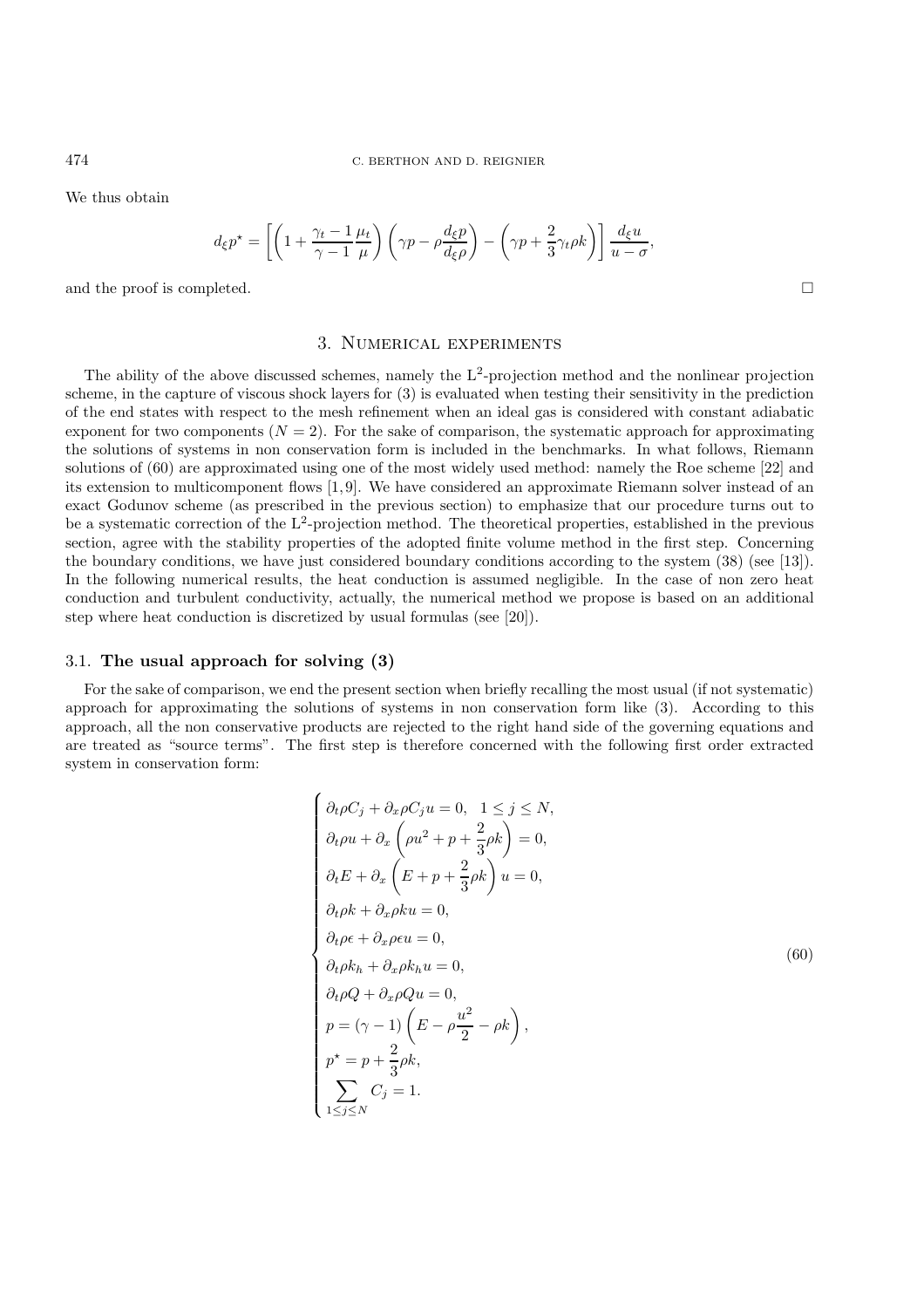while in a next step, the "source terms"

$$
-\frac{2}{3}\rho k\partial_x u,\,\, -\frac{2}{3}C_{\epsilon 1}\rho \epsilon \partial_x u,\,\, \mu_t(\partial_x u)^2,\,\, C_{\epsilon 1}\frac{\epsilon}{k}\mu_t(\partial_x u)^2,\,\, 2\frac{\lambda_t}{C_p}(\partial_x p^\star)^2,\,\, 2\frac{\lambda_t}{S_{ct}}\sum_{1\leq j\leq N}(\partial_x C_j)^2,
$$

are to be given some *ad hoc* finite difference approximations. We refer for instance the reader to Larrouturou and Olivier [18] and Mohammadi and Pironneau [20] concerning the details. The (severe) drawbacks in the resulting numerical schemes are illustrated below. Let us furthermore emphasize after Forestier–Herard–Louis [12] that exact Riemann solutions of (60) all preserve the positiveness of the total pressure  $p^*$  (far away from vacuum) but do not necessarily keep non negative the pressure  $p$ . By contrast, both pressure  $p$  and kinetic turbulent energy  $\rho k$  in (3) can be shown to stay positive (again far away from vacuum; we do not consider the vacuum problem in the present work). Such schemes are referred to classical methods.

### 3.2. **Numerical results**

The initial data of the Cauchy problems to be solved are made of two constant states, the discontinuity being located at  $x = 0$ .

The associated **exact** solutions thus correspond to smooth regularizations of Riemann solutions for the underlying first order system extracted from (3). They are thus made up generally speaking of the juxtaposition of traveling wave solutions and "rarefaction" solutions. We do not develop the way to obtain the exact solutions. But, we just emphasize that the exact solutions are obtained when integrating, using Maple subroutines, the ODE's system (55) for governing traveling wave solutions. After Raviart and Sainsaulieu [21], in the limit of a rescaling parameter, the exact solutions of the Riemann problem for the hyperbolic system (3) compatible with the diffusive tensor are thus obtained.

Discrete solutions are systematically compared with the exact solutions.

All the calculations described below have been performed according to the following strategy. An exact Roe type linearization for system (18) and (38) yields an approximate Riemann solver to solve the first step 2.1.1 and 2.2.1 (see [5, 9] for the detailed formulas). Successive grids refinements, ranging from 200 to 1 000 cells, are considered. The CFL number is fixed at the constant value 0.5.

Two test cases, labeled A and B, are addressed. The first one is the juxtaposition of two traveling wave with speed  $\sigma = \pm 1$ , while case B is made of a rarefaction wave and a traveling wave. Here, both viscosities  $\mu$  and  $\mu_t$ , both diffusion coefficients D and  $D_t$ , the dynamical turbulent viscosity  $\lambda_t$  and the specific heat  $C_p$  are assumed to be fixed positive constants.

In all the benchmarks discussed below, the Reynolds number is set at the constant value  $Rey = 10^5$ , while the viscosity ratio  $\mu_t/\mu$  is set at 1. Following [4,5], the case of  $\mu_t/\mu = 1$  turns out to be the more difficult test for numerical simulation and we adopt this ratio rather than  $\mu_t/\mu >> 1$ . The other coefficients are fixed as follows:

$$
\gamma = 7/5
$$
,  $\frac{\lambda_t}{S_{ct}(D+D_t)} = \frac{1}{2}$  and  $\frac{\lambda_t}{C_p\mu} = \begin{cases} 0.01 & \text{case A,} \\ 100 & \text{case B.} \end{cases}$ 

The associated initial data are defined in Table 1.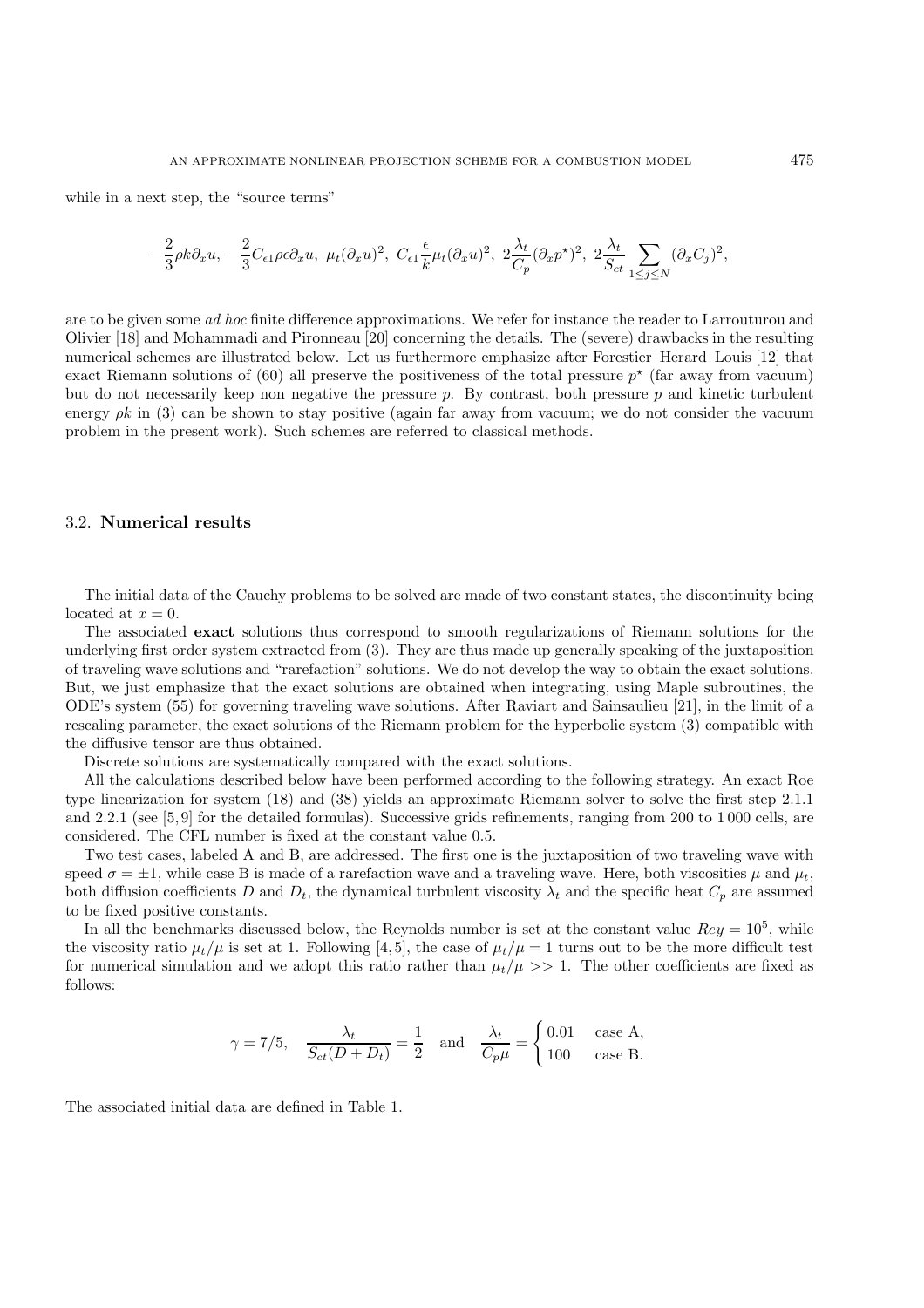TABLE 1. Initial data.

| <b>Test</b> |        | $\boldsymbol{u}$ |           | $C_{1}$ | $\kappa$ | €        | $\kappa_h$ | Q |
|-------------|--------|------------------|-----------|---------|----------|----------|------------|---|
| A           | 10     | 0.1              |           | 0.7     | 0.01     |          |            |   |
|             | 3.9055 | $-2.3488$        | 0.1044    | 0.2     | 3.0276   | 250.7002 | 4.5544     | 3 |
| В           |        |                  |           | 0.7     |          |          |            |   |
|             | 0.0354 | 0.0193           | $-2.1027$ | 0.2     | 3.1772   | 0.1457   | 47.2714    | 3 |



Figure 5. Problem A.

All the figures assess that the usual numerical strategy (see Sect. 3.1) grossly fails to properly restore the correct end states. Considering the  $L^2$ -projection method, once again large errors occur. These two schemes furthermore suffer from a dramatic sensitivity with respect to mesh refinements and discrete solutions do not seem to converge to a given limit function even for the finest proposed grids. The nonlinear  $L^2$ -projection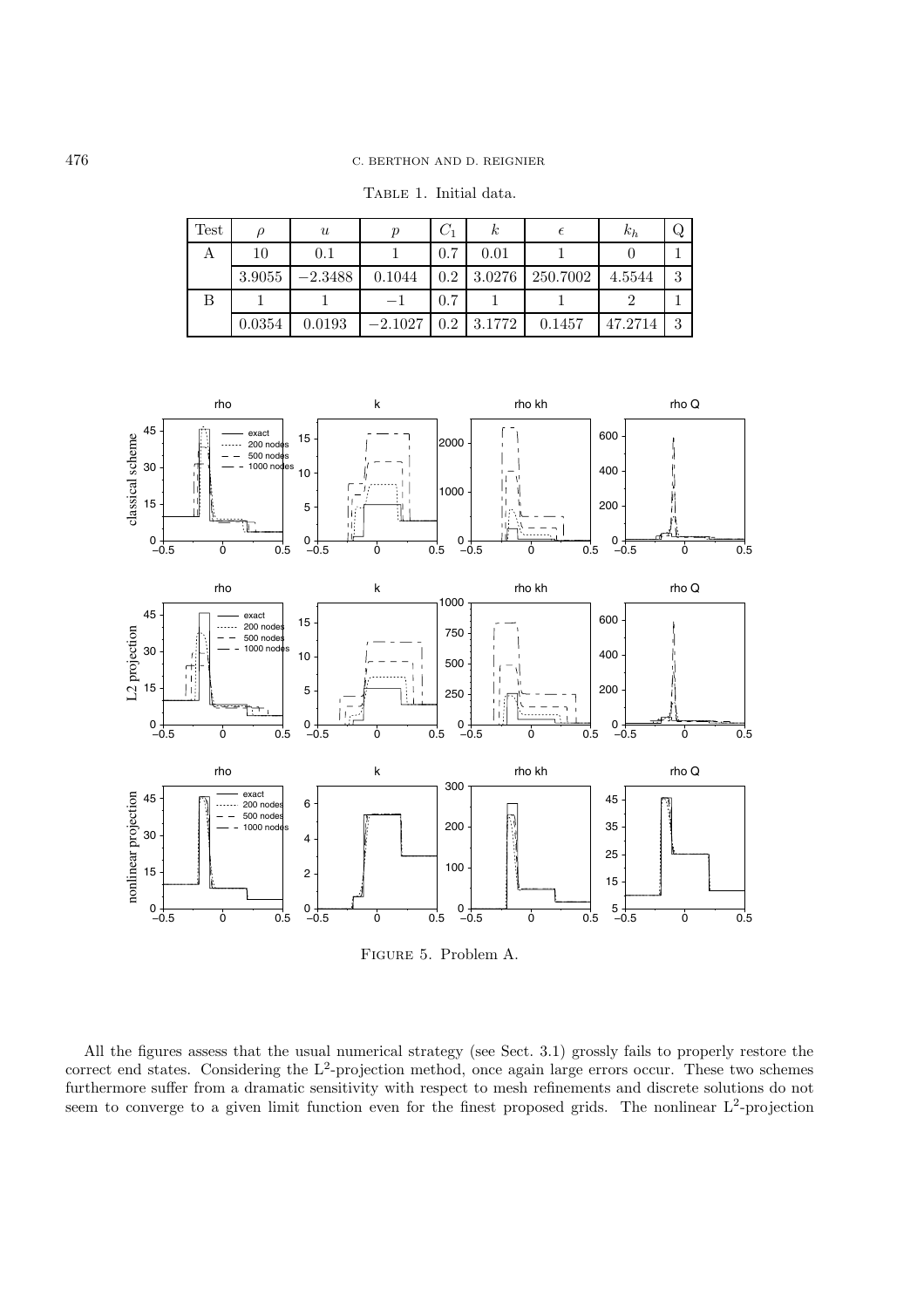

Figure 6. Problem B.

method produces approximate solutions that achieve a fairly good agreement with the exact solutions while staying almost non-sensitive with  $\Delta x$  in the two investigated problems. However, we note that the approximation of  $\rho k_h$ , obtained by the nonlinear procedure, involves an error in the prediction of the right state of the 1-shock. We conjecture that this lack of accuracy lies in the numerical dissipation rate of the entropy s. Indeed, the production term  $(\partial_x p^*)^2$  is approximated *via* the dissipation rate of s but for a discrete formula which involves numerical errors. According to the large errors, the considered scales in Figures 5 and 6 differ with the displayed method.

#### **REFERENCES**

- [1] R. Abgrall, An extension of Roe's upwind scheme to algebraic equilibrium real gas models. Comput. and Fluids **19** (1991) 171–182.
- [2] R.A. Baurle and S.S. Girimaji, An assumed PDF Turbulence-Chemistery closure with temperature-composition correlations. 37th Aerospace Sciences Meeting (1999).
- [3] C. Berthon and F. Coquel, Travelling wave solutions of a convective diffusive system with first and second order terms in nonconservation form, *Hyperbolic problems: theory, numerics, applications, vol.* I, Zürich (1998) 47–54, Intern. Ser. Numer. Math. **129** Birkhäuser (1999).
- [4] C. Berthon and F. Coquel, About shock layers for compressible turbulent flow models, work in preparation, preprint MAB 01-29 2001 (http://www.math.u-bordeaux.fr/∼berthon).